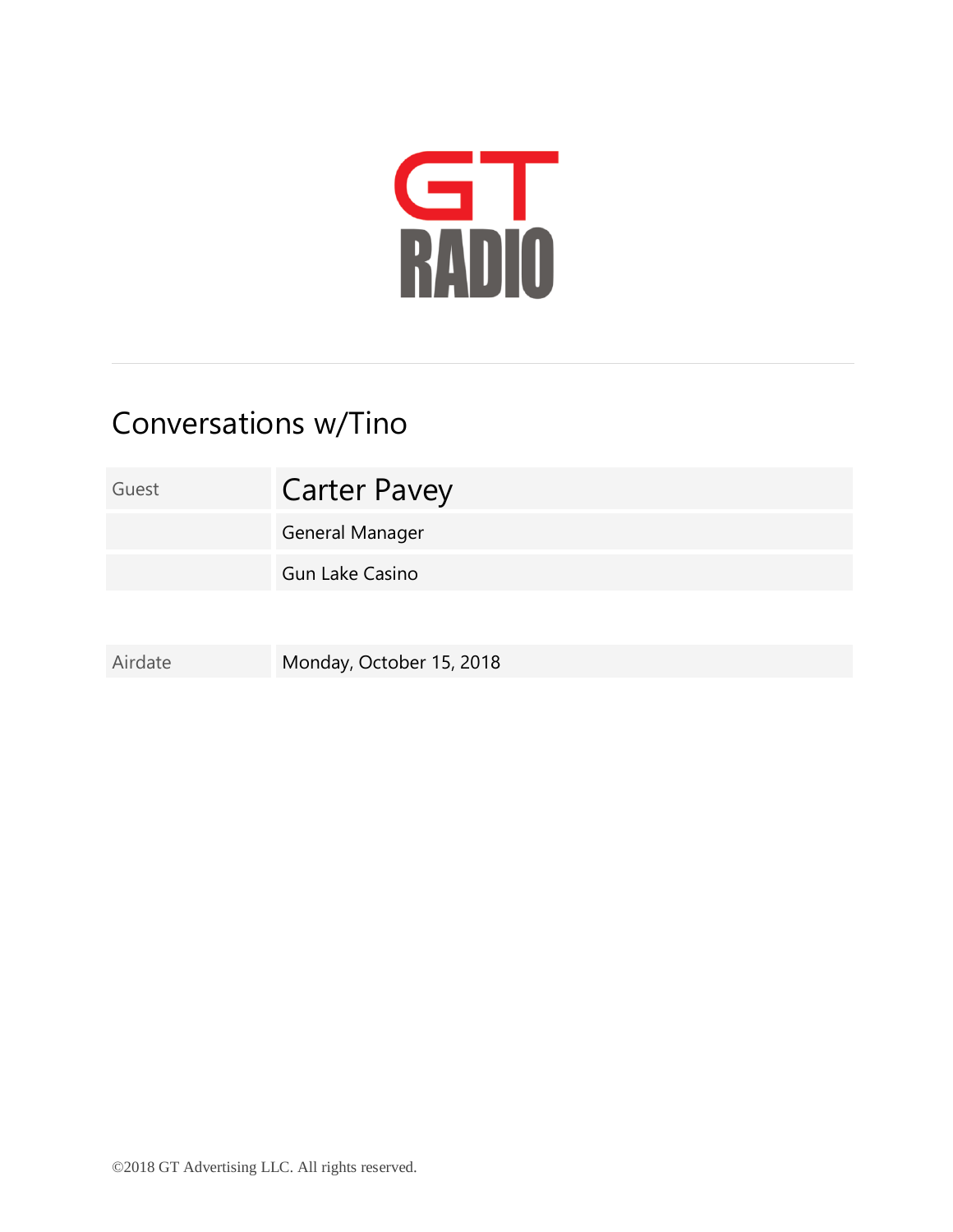Tino Magnatta: Hello and welcome to another episode of GT Radio. Man, I've been looking forward to this show all week because Carter Pavey is such a charismatic guy and he's a smart person. Welcome to the show, my friend. Carter Pavey: Thank you. Thank you, appreciate it. Tino Magnatta: So you grew up in middle America in a small town in Michigan, right? Tell us a little bit-Carter Pavey: Yup. Tino Magnatta: About growing up in your family and all that. Carter Pavey: Yeah, I grew up in northern Michigan, a small town called [inaudible 00:00:53]. It was your classic, I guess, small Midwest town. My dad was a ... He built log cabins, and through his life he was in and out of alcoholism and had problems with that addiction. And so it caused ... He had a rough life. The one thing that it taught me, though, was I don't want this for my life. I want more. So I made a conscious decision when I was a little kid, and I said, "I'm gonna do more." So applied myself at school, and decided I wanted to go to college. I was the first kid in the family to go to college. So I went to college, paid for it myself, went to Michigan State University, and yeah ... So I mean, I made a real conscious decision and said, "I want more." I mean, my dad, he gave me everything he could, but there was always ... It was a tough life. He tried his best, and yeah, I wanted to make sure that I was able to provide my family with everything they wanted, and not ever have a time where there was a lack of wanting, or they didn't think I was able to give them everything they needed, I guess. Tino Magnatta: Yeah, Carter, one of the things of the conversations we've had that I really love about some of the things that you say is you always have a saying for something. And I know that the saying, "How can we do better every day," is something that, I think, resonates with me because that's the way I think too. Let me ask you, not everybody has that vision to say, "I don't want this for my life. I want to make a better life." Where do you think that comes from? Is that something you're born with, or is that something that you develop? Why is it that you had that and, let's say, another person didn't? Why is that? Carter Pavey: Yeah. It's hard to say because my brother and I are three years apart and we all had the same opportunities. We were living up in the same household, everything was the same, and he's living a very similar life to what we grew up to. I don't know. I think it was just you ... I guess statistically I should have gotten in that same boat, but I don't know. I guess I broke the mold statistically, and I just ... I made that conscious decision that I didn't want this. I didn't wanna grow up being a smoker, and I didn't wanna grow up living paycheck to paycheck, and scrounging for how am I gonna pay for the next meal for the kids, and I don't want that.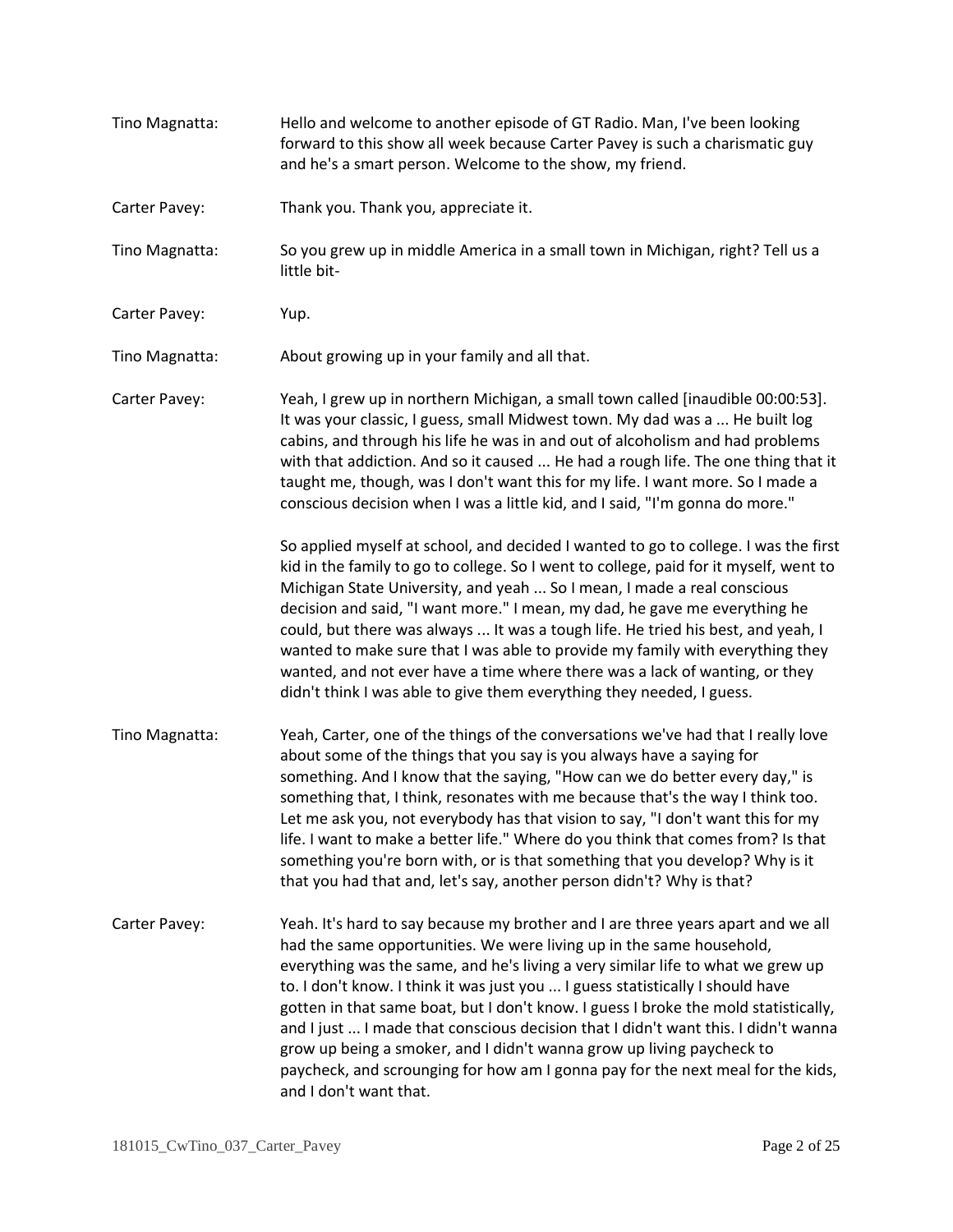|                | So I think part of it is you're born with it, and it comes down to your work ethic.<br>So you're born with a certain work ethic, I believe, and the rest is you're instilled<br>with it and it's a learned trait. And my dad, while he had his challenges, he had a<br>hard work ethic. He busted his hump for everything that we did have. So the<br>work ethic is definitely something that I think that you need, and I applied that<br>work ethic to  Instead of looking at paycheck to paycheck, I applied it to<br>longterm. Let's play the longterm goal here, and work towards the future.                                                                                                                                                                                                                                    |
|----------------|---------------------------------------------------------------------------------------------------------------------------------------------------------------------------------------------------------------------------------------------------------------------------------------------------------------------------------------------------------------------------------------------------------------------------------------------------------------------------------------------------------------------------------------------------------------------------------------------------------------------------------------------------------------------------------------------------------------------------------------------------------------------------------------------------------------------------------------|
|                | And at the time when I was little, that applied to I've gotta have good grades. If I<br>wanna get into a good school, I need to have good grades. And if I have to have<br>good grades, that means I'm gonna have to do my homework. I'm gonna have to<br>do this. I'm gonna have to keep my nose above water, and don't fall into the<br>trap of a lot of high schools and go to parties, and all that kind of stuff. So                                                                                                                                                                                                                                                                                                                                                                                                             |
| Tino Magnatta: | Yeah. So even though your dad and your family [inaudible 00:04:40] paycheck to<br>paycheck, you saw this work ethic that he had, and the work he was doing<br>wasn't easy. You were telling me he was carrying logs on his shoulder, and it<br>wasn't easy work, right?                                                                                                                                                                                                                                                                                                                                                                                                                                                                                                                                                               |
| Carter Pavey:  | Yeah. Yeah, he had logs on his shoulders. He's building log homes from hand for<br>people, and working for companies who maybe didn't have the best OSHA<br>regulations, and a lot of injuries, and I saw the physical toll it took on him from<br>just a physical standpoint. He had cuts and scrapes. His arm got caught in a log<br>peeler when I was little, and mangled his arm to  It's completely shredded and<br>scarred. And that's not stuff I wanted for myself. Like I said, I wanted more, so I<br>made a conscious decision. And I said, "All right. I've gotta apply myself." And I<br>took that lesson throughout my entire career. I've always said, "All right. I want<br>more." Now it's, "I want more EBITA. I want more coin in." But so taking that<br>lesson and kind of applied it throughout my entire life. |
| Tino Magnatta: | Yeah, so even though, like we were talking about, even though it was like<br>paycheck to paycheck, and it was a struggle, you still saw your dad working<br>hard, getting injured, having a good work ethic, right? That stuck with you.                                                                                                                                                                                                                                                                                                                                                                                                                                                                                                                                                                                              |
| Carter Pavey:  | Yeah. It absolutely did. When I first moved out to Vegas, I thought for sure<br>everyone worked as hard as I did, and I quickly realized that that's not<br>necessarily the case. A lot of people show up, and come to work, get their<br>paycheck, and go home. And I was like-                                                                                                                                                                                                                                                                                                                                                                                                                                                                                                                                                      |
| Tino Magnatta: | Yeah.                                                                                                                                                                                                                                                                                                                                                                                                                                                                                                                                                                                                                                                                                                                                                                                                                                 |
| Carter Pavey:  | "I want more." And I remember a story when I was working early in my career. I<br>thought, "I'm 22-years-old, and I've got a full-time job. I'm living in Las Vegas."<br>My first paycheck is what my dad made like in a month and a half. So I'm like,<br>"I'm made. I've made it." And I remember  So you know, a salaried team<br>member. I was a salaried team member, so I'd come to work at 10:00, and I'd                                                                                                                                                                                                                                                                                                                                                                                                                      |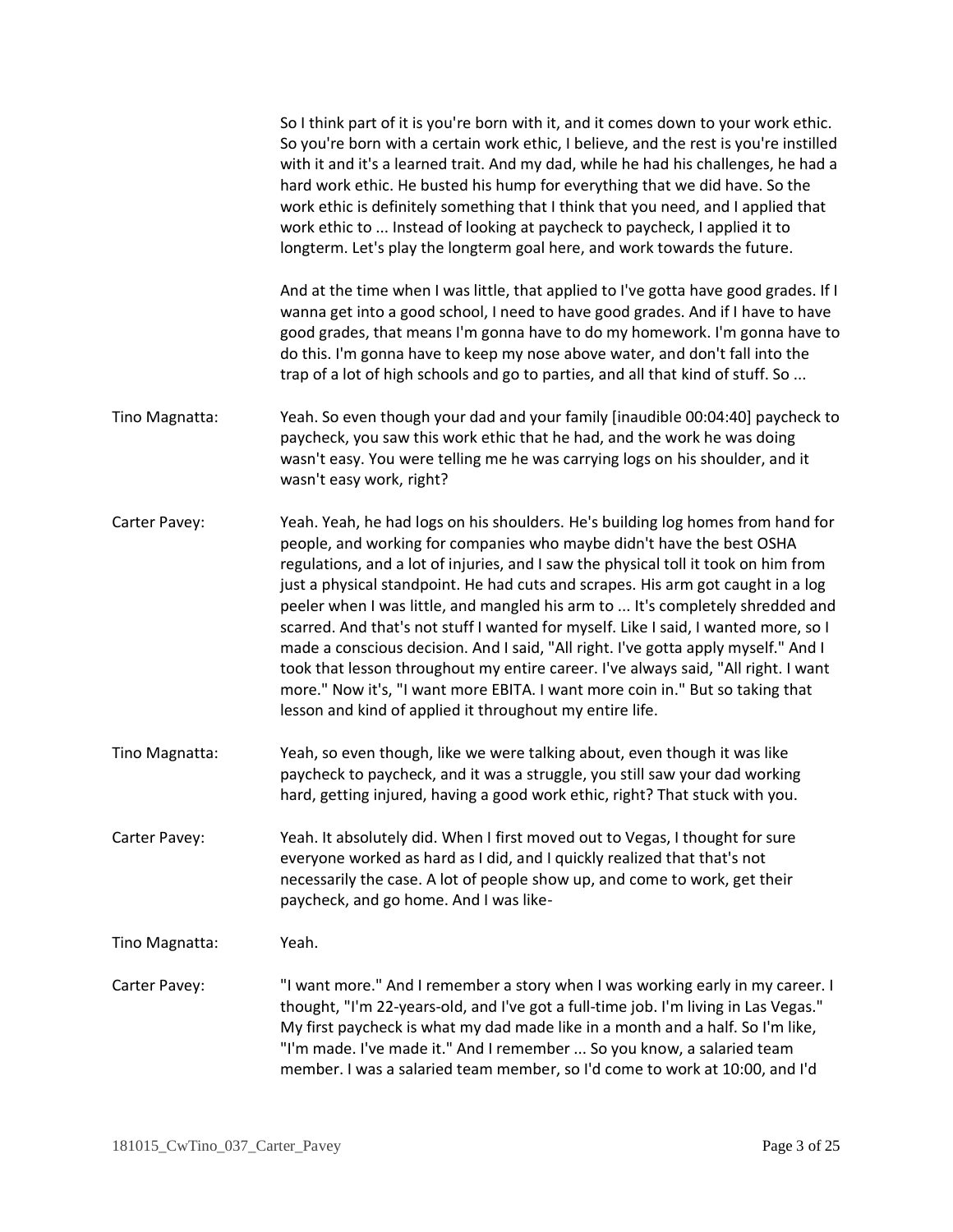get my job done, and by 3:00 I'm playing games on Yahoo, and thinking that this is ... I'm done. I've made.

And I remember my general manager came up and she goes, "What are you doing?" I said, "What do you mean what am I doing?" She's like, "Well, I need this report, and you're slacking off. You're goofing off." I was like, "the report's on your desk." "Well, I need this post form." "It's on your desk." "I need this." I was like, "I gave it to you yesterday. Check your inbox. Yada, yada, yada." So she was like, "You know what? Just go do something else. Go work the front desk. Go ... " So I said, "Okay, fine."

So I'd do my job in a very timely and efficient manner, working three or four hours a day doing my actual job in marketing, outside of promotions and giveaways and stuff. But then I would go and learn the front desk, and then I'd follow slots around, and follow the rewards center around, and just kinda ... It was a good lesson for me to reinforce the lesson I learned growing up that there's always more. Right? There's always more you can do. You can always learn more. You can always apply yourself more. So the lesson that my dad taught me inadvertently saying, "Don't settle or this and strive for more," just kinda reinforced throughout my career through different mentors and leadership I had.

- Tino Magnatta: Yeah, that's great stuff. Now, you have the funniest story about how you ended up in Vegas. Tell us about that.
- Carter Pavey: Yeah.
- Tino Magnatta: This is a great story.
- Carter Pavey: Yeah, so I-
- Tino Magnatta: You've gotta tell them.

Carter Pavey: Had just graduated from ... Yeah, I'd just graduated from Michigan State University, and all of my buddies were all out at the different bars, living that college life, and didn't have a care in the world. And we're at the bar having some drinks, and friends are telling me that they're moving to Kentucky, and they're moving to Atlanta, and they're moving to Denver, and they're moving to Minnesota, and everyone's kinda rattling off where they're going and all these jobs they have. Well, I didn't really have a job lined up yet, and I guess I told everyone I was moving to Las Vegas.

> And the next day, everyone's like, "Man, I can't believe you're moving to Las Vegas. What are you gonna do down there?" And I'm like, "I'm sorry. Come again? What did you say?" And they said, "Well, last night you told us you were moving down to Vegas." And I was like, "Oh. Oh, yeah. No. No. Yeah, I'm totally moving to Las Vegas. Yeah, I don't know what I'm gonna do yet, but I'm gonna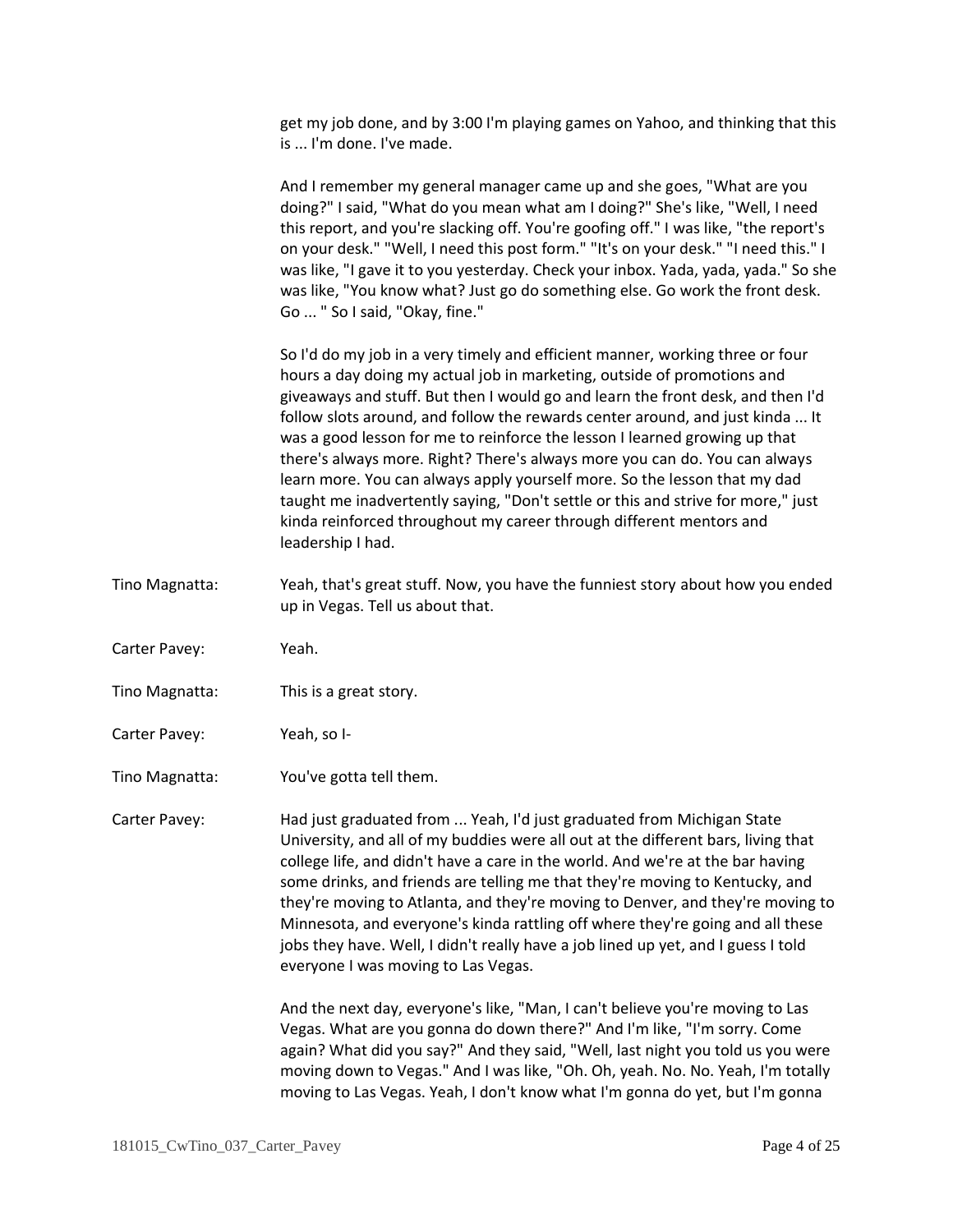move to Las Vegas, and it's gonna be great." So in a nutshell, I moved to Vegas and started my career because I didn't want to look like an idiot in front of my friends. Tino Magnatta: Now, I remember a couple more details. You actually borrowed money from your grandma, right? Carter Pavey: Yeah. Tino Magnatta: Or something like that. Carter Pavey: The car I had wasn't gonna make it out of the parking lot, so I had to borrow money from my grandma and I bought a car that would drive me across country. And then when I moved across country, I'd never been to Vegas in my life. To me, I was the quintessential ... I've seen a couple movies, and I thought Las Vegas was the strip and that was it. So I had no idea what I was getting into when I moved out there. I moved out there, realized Vegas was a heck of a lot bigger than I thought, had no idea where I was gonna live. So I end up ... I slept in my car in the T.I. parking lot, or in the parking garage for a couple of days until I ran into ... I found out-Tino Magnatta: Wow. Carter Pavey: A friend of mine, her uncle lived out there, so she put me in contact with him, and built a relationship with him, and he kind of helped me find a place to live. And then about a month and a half went by, still didn't have a job, and I was having lunch with him at the Santa Fe Station, and he said, "You've got a job yet?" And I go, "No, I still don't have a job. I'm still looking." He goes, "Hold on a second." He made a phone call, and the director of marketing came down, and he goes, "This is my friend Carter. He needs a job." And a week later I got a job and I was working at Fiesta Ranch [inaudible 00:10:47]. Tino Magnatta: That's amazing. Unbelievable. Carter Pavey: Yeah. Tino Magnatta: When you started your first property and you got into it, what were your feelings about what you were doing? This was the first time that you had done this, and you've come from this small town, and your dad in log building, and all that stuff. What did you think when you started? What was going through your mind? Carter Pavey: I thought it was the craziest thing I've ever done in my life. It was. It was exciting. It was hectic. A lot of it I was like, "I'm faking it until I make it right now." So it was a cool experience. I really jumped in head first. And doing the promotions is what I started doing, the drawings, and coming up with all those concepts, and I really gravitated towards the actual emceeing of the drawings.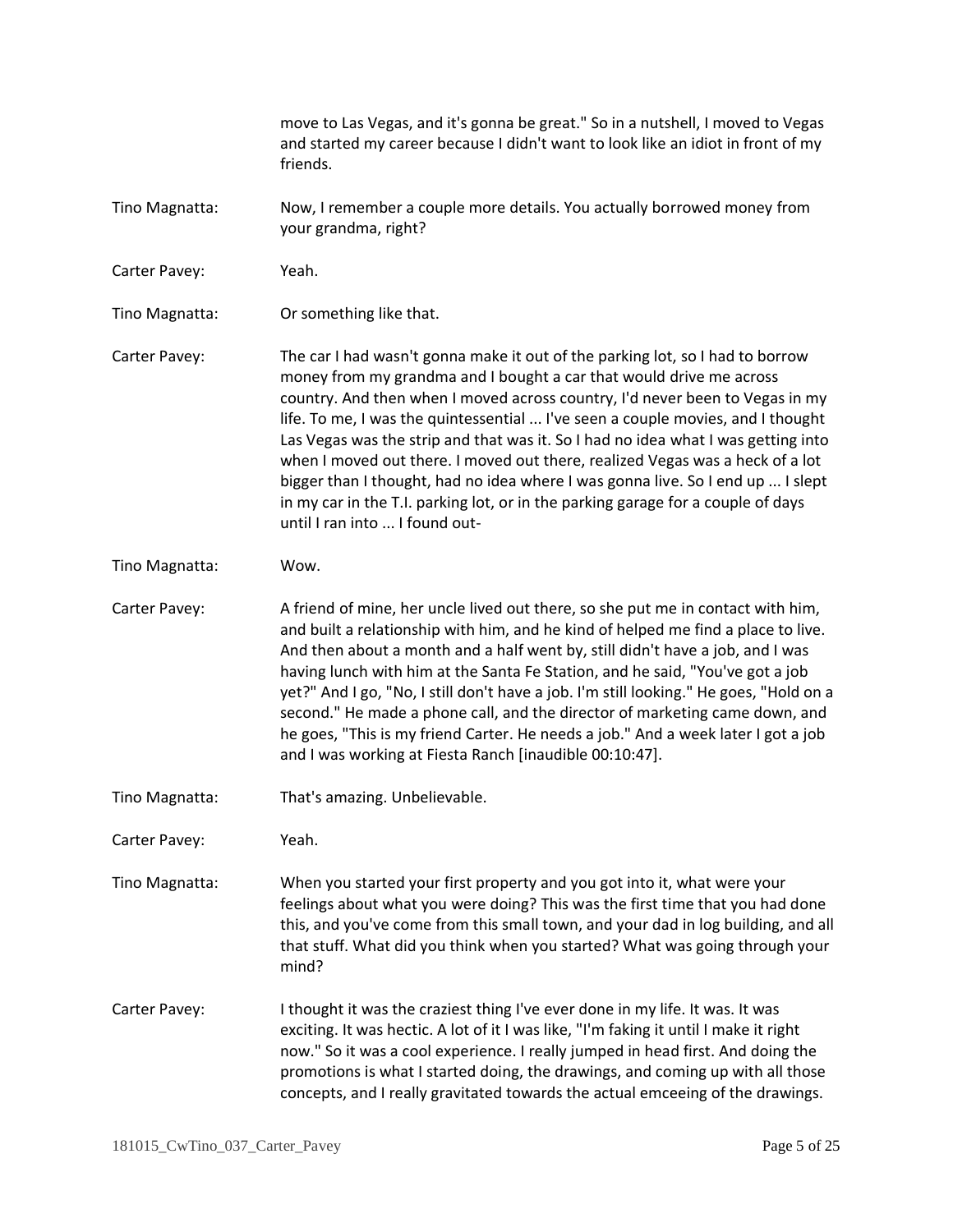|                | And so I started doing that, and that was right around the time, probably a year<br>later, Bob Barker from The Price is Right retired.                                                                                                                                                                                                                                                                                                                                                                                                                                                                                     |
|----------------|----------------------------------------------------------------------------------------------------------------------------------------------------------------------------------------------------------------------------------------------------------------------------------------------------------------------------------------------------------------------------------------------------------------------------------------------------------------------------------------------------------------------------------------------------------------------------------------------------------------------------|
| Tino Magnatta: | Yeah.                                                                                                                                                                                                                                                                                                                                                                                                                                                                                                                                                                                                                      |
| Carter Pavey:  | And I went as far as I sent a demo tape of me doing some of the drawings, and<br>announcing, and emceeing the events and all this stuff, to The Price is Right, and<br>letting him know that-                                                                                                                                                                                                                                                                                                                                                                                                                              |
| Tino Magnatta: | That's amazing.                                                                                                                                                                                                                                                                                                                                                                                                                                                                                                                                                                                                            |
| Carter Pavey:  | I wanted to apply, and oddly enough, I got a letter back from them. The letter<br>said, "We don't know who you are, so we're not gonna consider you." But I got a<br>letter back from The Price is Right.                                                                                                                                                                                                                                                                                                                                                                                                                  |
| Tino Magnatta: | One thing that struck me with the conversations that we had is that you're<br>fearless. And I think this is something that I've heard from other people who<br>have started at the bottom and  Well, most people I've interviewed started at<br>the bottom, worked their way up. Talk a little bit about fearlessness.                                                                                                                                                                                                                                                                                                     |
| Carter Pavey:  | Yeah, I think you really need to  None of us are experts. No one's an expert,<br>and the best thing that you can do, and I try to teach this to my team, the best<br>thing you can do is fail. Try it and fail. There's not too many things that you can<br>fail at that are gonna get you fired. So it's trial by error. It's continuing to try and<br>learning from those mistakes, I think, is what's most important. So yeah, being<br>fearless in the industry is being willing to take a risk, a calculated risk, but taking<br>a risk. It's being willing and ready to be the first in the market to do X, Y, or Z. |
|                | But I don't think you can be  If you're timid, you sit back, and you're waiting<br>for what the competition's gonna do, to say, "All right. I'll follow through,"<br>That's not gonna advance you. Now you're following the leader. You're not<br>being the leader.                                                                                                                                                                                                                                                                                                                                                        |
| Tino Magnatta: | Exactly. You have to take risks, and you have to be able to fail, because that's<br>the biggest lessons that you're gonna learn. Correct?                                                                                                                                                                                                                                                                                                                                                                                                                                                                                  |
| Carter Pavey:  | Oh, absolutely. Yeah.                                                                                                                                                                                                                                                                                                                                                                                                                                                                                                                                                                                                      |
| Tino Magnatta: | You spent quite a bit of time at Santa Fe Station, and I think a lot of  You got<br>some hardcore training there because you were on the strip, things were a little<br>different back then, and I think out of this came a lot of stuff that you talk about<br>now, and some of the sayings that you have. Talk a little bit about these<br>concepts and these sayings that you have.                                                                                                                                                                                                                                     |
| Carter Pavey:  | Yeah, my time with Stations was a great time, and I learned a lot from them.<br>Being in that Las Vegas strip for a non-strip market, you've gotta be competitive.<br>You've got a casino in the gas Station. You've got a casino in the grocery store.                                                                                                                                                                                                                                                                                                                                                                    |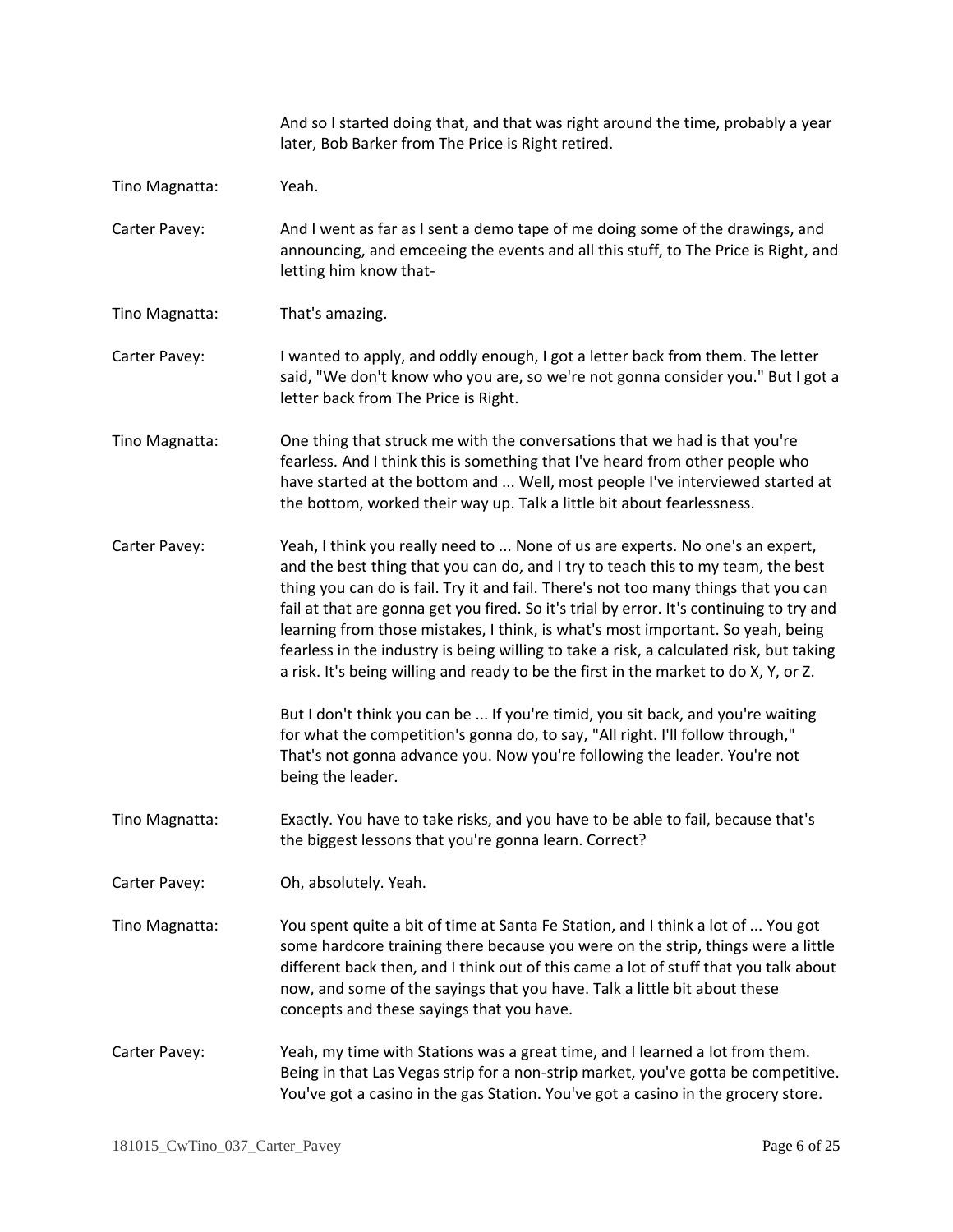|                | You've got a casino next door to you. You've gotta be competitive. So being<br>competitive with them, I think, is  You've really gotta be competitive.                                                                                                                                                                                                                                                                                                                                                                                                                                                                                                                                                                                                                                                                                                                 |
|----------------|------------------------------------------------------------------------------------------------------------------------------------------------------------------------------------------------------------------------------------------------------------------------------------------------------------------------------------------------------------------------------------------------------------------------------------------------------------------------------------------------------------------------------------------------------------------------------------------------------------------------------------------------------------------------------------------------------------------------------------------------------------------------------------------------------------------------------------------------------------------------|
|                | And now in my career I'm in Lowell, Michigan. I'm working at Gun Lake Casino<br>right now. Our closest competitor is, what, an hour away maybe, but I don't<br>really view them as our competitor. I view our competitor is what did we do<br>same timeframe last year? What did we do same timeframe last month? What<br>did we do yesterday? It's really putting yourself up against yourself is the best<br>way to really, in my opinion, to drive your fire, I guess. How do you constantly<br>beat your prior day of business? How do you top the promotion you did last<br>month?                                                                                                                                                                                                                                                                                |
| Tino Magnatta: | Yeah, basically competing against yourself. Right?                                                                                                                                                                                                                                                                                                                                                                                                                                                                                                                                                                                                                                                                                                                                                                                                                     |
| Carter Pavey:  | Yeah, absolutely.                                                                                                                                                                                                                                                                                                                                                                                                                                                                                                                                                                                                                                                                                                                                                                                                                                                      |
| Tino Magnatta: | How can we do better every day? Right?                                                                                                                                                                                                                                                                                                                                                                                                                                                                                                                                                                                                                                                                                                                                                                                                                                 |
| Carter Pavey:  | Yeah. Going back to your earlier question about one of the lessons I've learned,<br>I've learned over my 15 plus year career that everyone works for marketing. I<br>feel that that's a-                                                                                                                                                                                                                                                                                                                                                                                                                                                                                                                                                                                                                                                                               |
| Tino Magnatta: | By the way, I love that.                                                                                                                                                                                                                                                                                                                                                                                                                                                                                                                                                                                                                                                                                                                                                                                                                                               |
| Carter Pavey:  | [inaudible 00:15:47] when you meet new team members and-                                                                                                                                                                                                                                                                                                                                                                                                                                                                                                                                                                                                                                                                                                                                                                                                               |
| Tino Magnatta: | I love that saying.                                                                                                                                                                                                                                                                                                                                                                                                                                                                                                                                                                                                                                                                                                                                                                                                                                                    |
| Carter Pavey:  | Yeah. But when I meet new team members during their orientation process,<br>that's what I tell them. I go, "Ultimately, I'm here for you. Morgan's a resource<br>for the property where if you've got questions, let us know. We'll be happy to<br>assist, but at the end of the day, you all work for me." And I say that because<br>regardless of your position, it's everyone's job. We're in the hospitality industry,<br>the hospitality business. I think that a lot of people view the guest service<br>standards, or making sure the guest is taken care of and that they're<br>entertained, as a marketing function. But I don't care if you're  Regardless of<br>your department, you're working for marketing. Your job is to make sure the<br>guests are entertained, that they're having a good time, because that's part of<br>the hospitality business. |
|                | Guests have choices with their money to go anywhere, and ultimately, when<br>they choose your property, you've gotta make sure they're choosing your<br>property and that they wanna come back. And to do that, you've gotta provide<br>that value. I think guests are  They're aware that they're not gonna walk into<br>the casino and win money every single time. They know that's not gonna<br>happen, but what value are they gonna get out of that? Are they gonna be<br>entertained and leave saying, "I had a good time?" And that requires any                                                                                                                                                                                                                                                                                                               |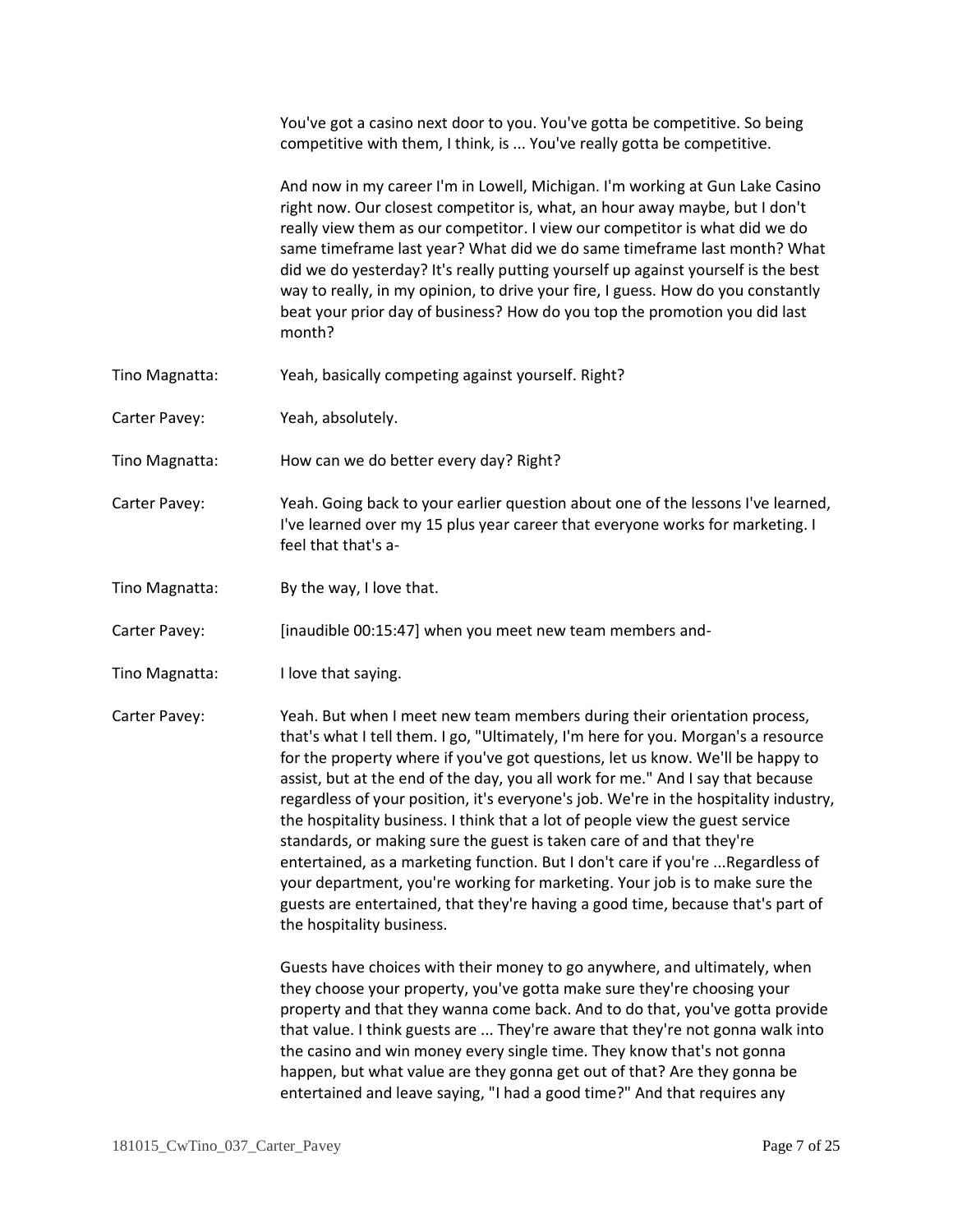interaction they had with any team member on property, you have to make sure they had a good time.

So whether it's security when they walk in the front door, make sure they have a good time. It's slot GSA's. Make sure they have a good interaction with you when you're getting them a player's card, or paying them a jackpot, or whatever the case may be. Make sure they're having a good time and that you're keeping them entertained.

Tino Magnatta: It doesn't matter what position. How about the security guard? How does he work for marketing?

Carter Pavey: Yeah. The security guard, in many properties, that's the first person that works for the casino that the guest sees when they walk in the doors, that security officer. I equate it to if you walk into anywhere and the first person you see that works there has their arm crossed and they're scowling, and they don't say hello, and they look like a classic bouncer, you're not gonna feel safe, You're not gonna feel comfortable. You're not gonna feel warm, and welcome, and inviting. So if that's the attitude and the mentality of a security officer, then I'm not coming back. I'm not getting that good vibe. But if I walk up there, and they greet me, and they say hello, they ask me how my day is, they're able to provide any questions and assistance that I have, to me, that's selling the experience. That's the first person I saw, and if that's the first person I saw, boy, I'm excited to see the rest of the people that I'm gonna interact with.

> And oftentimes, the security officer's also the last person. Right? What's the last person they see? They're at the door. They're greeting you at the door, and then they're greeting you on the way back. So not only ... What's the old adage? The first impression and the last impression are the most important ones. The security officer has the first impression and the last impression in many instances with the guest, so it's extremely important that they're providing that friendly, upbeat, positive interaction with the guest.

Tino Magnatta: I love that. I really, really love that. It's something that I haven't heard before, and very unique, but coming from you, I expect something innovative like that. Talk a little bit about the happy team thing. [inaudible 00:19:07] you were saying the happy team and what's that about?

Carter Pavey: Yeah. What my philosophy is the whole happy team is ... To me, when you break down the business, it's a pretty simple business plan. If you have a happy team, they're gonna take care of your guests who will be happy, and then your guests are gonna end up taking care of you. So it all starts, if you can have a happy, and upbeat, and team, and you're giving them what they need, giving their pencil, I like to say ... If they need a pencil, get them a pencil. If they need a stapler, get them a stapler. All those small things, the tools that they need to do their job, treat them with respect, be open and transparent with them, communicate with them, don't let them get caught off guard, or make sure that they're aware of what's going on, and they're involved in the process.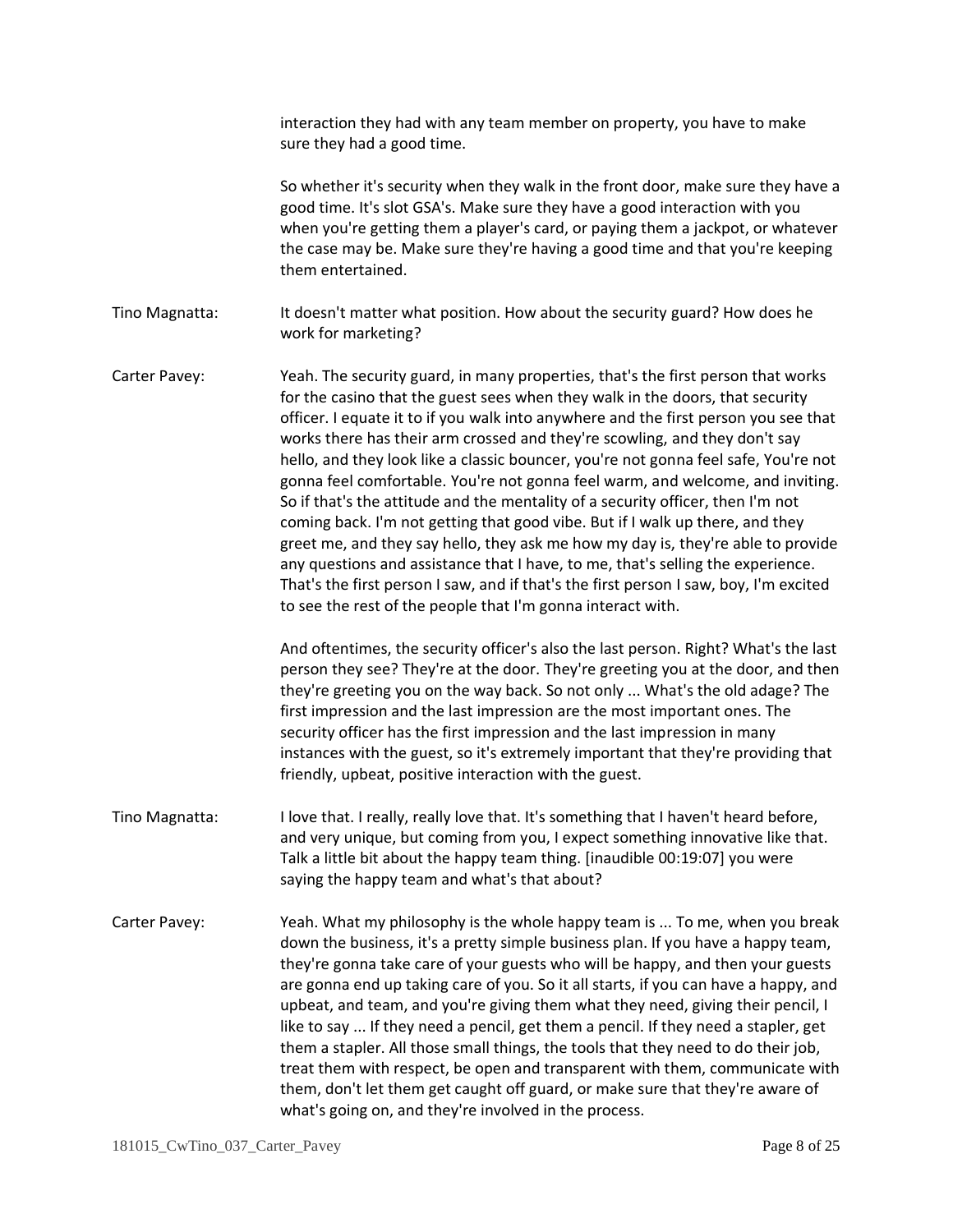If you can create that dynamic with your team members and they'll be happy, they're engaged, they're then gonna take care of your ... Naturally. You don't even have to force it at that point in time. They're gonna take care of the guests, and when the guests are taken care of, the guests feel comfortable, they feel relaxed, they wanna come back, thus they're gonna spend more money with you.

Tino Magnatta: So happy team, and the happy team if they're happy, they're working for marketing, and they're happy marketers is what you're saying.

- Carter Pavey: Right. Absolutely. Yeah.
- Tino Magnatta: And that's gonna translate into people that are hospitable, and we're in the hospitality business.
- Carter Pavey: Yeah. And again, I think people often forget we're in the hospitality business. We're not in the casino business. We're not in the food and beverage business. We're in the hospitality business, and people are coming here to have a good time. And you've got to make sure whether it's a poker room, or table games, or a slot machine, or a hotel, or a restaurant, you've got to treat them like it's your house. They're in your house. Treat them with respect. Treat them with dignity. Make sure they're having a good time and going the next ... "Do you need a water? Can I get you anything? Are you comfortable?" And just making sure that they have those basic hospitable needs and they'll come back.
- Tino Magnatta: Yeah. It's really simple, but very effective. The job at Gun Lake, you were tenacious about this. You told me a story about sending them notes to them every six months for six to seven years.
- Carter Pavey: Yeah. Yeah, so when I was-
- Tino Magnatta: Tell us about that story. I love this story.

Carter Pavey: Yeah. So you heard I moved out to Vegas. I got drunk and didn't wanna look like an idiot, so I moved out to Vegas. But ultimately, Michigan is my home. That's my home state. I love the state. So I ultimately wanted to come back. And so I moved out in '04, and I don't know, probably three or four months into my job there I heard that Station Casinos was working with a tribe back in Michigan. And I said, "Oh boy, that'd be great. I got a job. I'm starting to learn the industry, and boy, it'd be wonderful. I'd get to go back and essentially work for the same company and have a job in Michigan." Because at that time, the Michigan market wasn't what it is today. It was a tough market.

> So I found out that we were doing this project, and I found out who was in charge of it, and I shot him an email on a whim. Never met the guy before. He was the senior vice president, and I was a coordinator in an entry level salary position. Shot the senior vice president an email saying, "You don't know me. I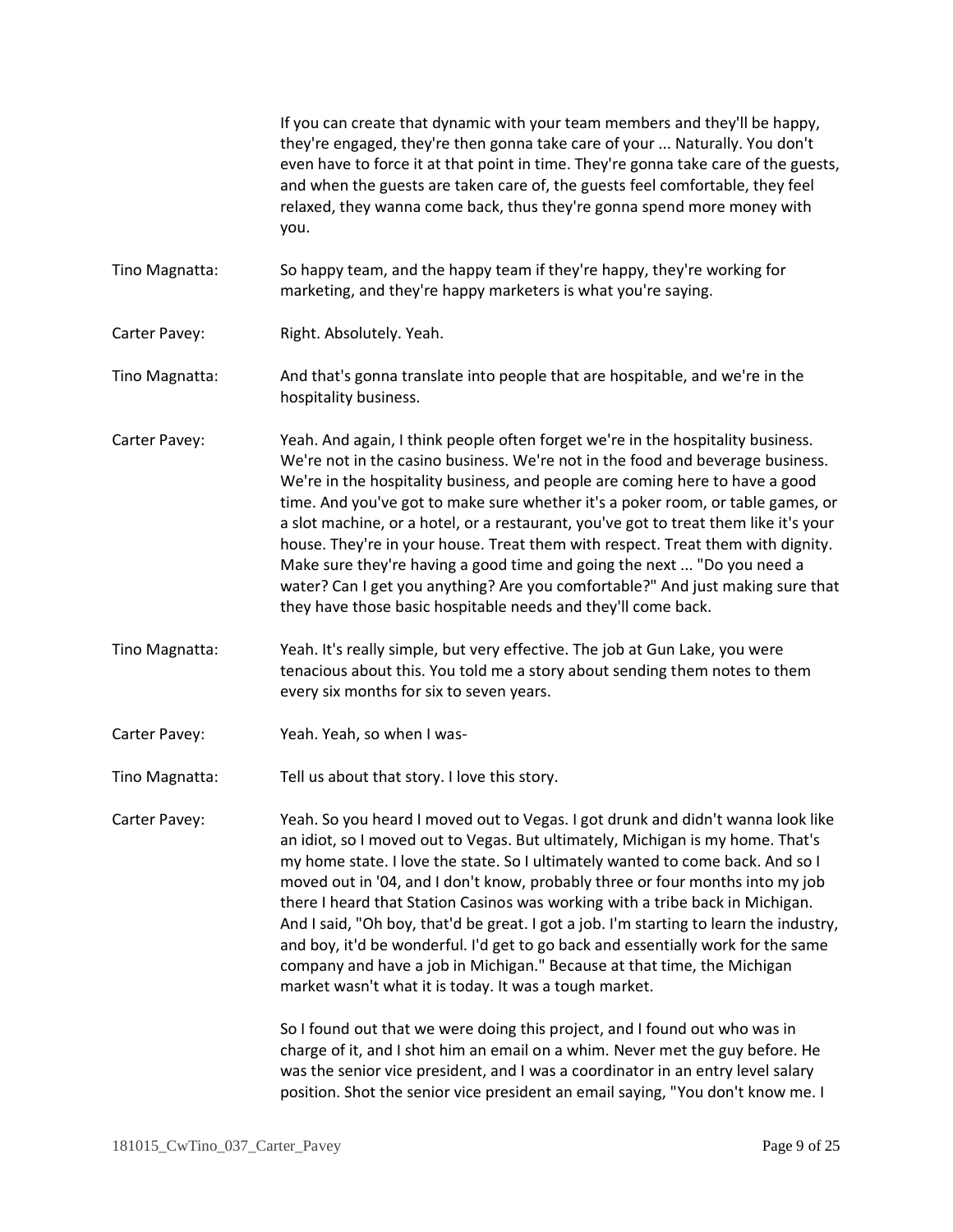understand we're working on deal with a tribe in Michigan. I would love to be a part of it." Didn't hear anything on that email. Six months later, shot another email. Six months later, shot an email. For six or seven years, I shot this guy an email. Never heard from him. Never heard back from him. And then I finally did hear back from him. He said, "Let's talk."

So at this time, I just got promoted to a director. I was over at Fiesta Henderson. I was at Fiesta Henderson. So I went and I met with the guy, and he said, "You know what? You're from Michigan. That's respectable, and you've been with the company for a while now." He's like, "Maybe, maybe, I'll bring you on as my marketing manager." So I left that meeting, and I'm like, "Marketing manager? Are you kidding me?" I've got that ego. I'm like, "I am a director." I've been a director all two minutes, but I'm a director. So I said, "No, no, that's not good enough."

So I emailed the COO of the company, and I said, "Hey, I understand the project's underway. It's starting to move faster now. I really wanna be a part of this. I wanna come out as the director of marketing." And he shot me a note back and said, "That's wonderful. What would your marketing plan be? Put together a marketing plan and a whole proposal of what you'd wanna do. It's a brand new market for us, and they don't have a player's club, so ... " Knowing the market, I put together this pretty extensive presentation, and I said, "It's all done. When do you wanna meet?" And he said, "Well, come to my office tomorrow at the corporate office and we'll review it." So I went to his office, and I presented it to him. He said, "This is great. You're booked on a flight tomorrow to San Diego to go present this to the tribe."

| Tino Magnatta: | Wow.                                                                                                                                                                                                                                                                                                                                |
|----------------|-------------------------------------------------------------------------------------------------------------------------------------------------------------------------------------------------------------------------------------------------------------------------------------------------------------------------------------|
| Carter Pavey:  | "Come again?" Yeah, so I went and presented it to the tribe.                                                                                                                                                                                                                                                                        |
| Tino Magnatta: | Wow.                                                                                                                                                                                                                                                                                                                                |
| Carter Pavey:  | And I think three months later I was packing up and moving to Michigan.                                                                                                                                                                                                                                                             |
| Tino Magnatta: | Unbelievable.                                                                                                                                                                                                                                                                                                                       |
| Carter Pavey:  | Yeah.                                                                                                                                                                                                                                                                                                                               |
| Tino Magnatta: | So the bottom line is you have to be tenacious, you've gotta be fearless, and<br>nothing should be beyond your reach. Right? You shouldn't think that anything<br>should be beyond-                                                                                                                                                 |
| Carter Pavey:  | Yeah, absolutely. You've gotta shoot for the stars. It sounds cliché, right? But if<br>you want them, you've got to make sure those that work for you, and those that<br>work above you, are aware of what you want. What are your goals? What are<br>your aspirations? Make sure they're aware of them, because they can help you. |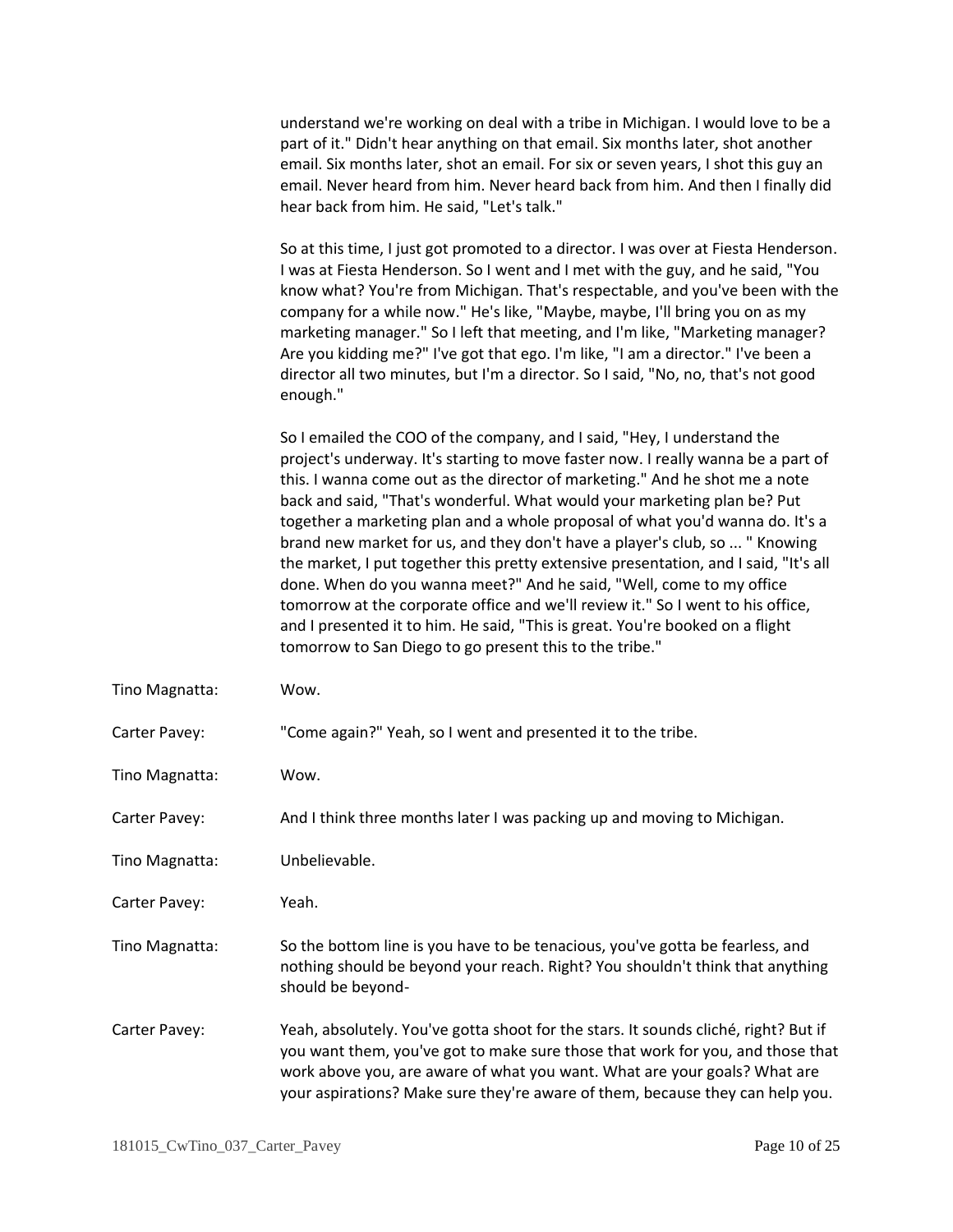And if they don't know, how are they supposed to help you? So yeah, you've got to be fearless, though. And the guy who's never stepped foot in a casino to go to a senior vice president and say, "Hey, I want this job. What do I gotta do?" And then be consistent with that message over the years, and I think that really helped position me into good graces with my senior level leadership throughout the organization and all the different properties I worked at, and speak my mind.

That's one thing ... I might not always be right, but everyone knows where I stand and how I stand because I speak my mind and I make sure everyone's aware. End of the day, You've gotta go with the play that's called, but you should always make sure people are aware that ... Not all people, but your senior level leadership, whether you agree or don't agree, at least make it be known. At the end of the day, run the play if the play has been called, but you should always provide your insight. And that's hard for a lot of people. Right?

Tino Magnatta: Yeah.

Carter Pavey: They can be viewed as going against the grain, as a troublemaker. You've just gotta do it in a professional manner, a professional setting. But at the end of the day, they may know you're against it, but as long as you execute it to perfection the way they want it, they'll never question you.

Tino Magnatta: Carter, people always talk about shifting demographics, right, and how the players are getting older, they're dying off, we've got the Millennials coming up. Everybody's talking about how do we attract them, the new generation, the old? How do you deal with the shifting demographics of our business?

Carter Pavey: Boy, this is the million dollar question, right? If anyone in the industry had the answer, the industry would be in a very different place. So when you're looking at it, the shifting demographic, you've got the older generation is moving out, and you have the younger generation coming in. I think that younger generation is looking for that experience. Like they might not be big gamers, but they're looking for that experience, food and beverage, nightlife. There's a lot of new games out there that kinda create that kind of skill for play type mentality, but they're looking for that experience. And at the end of the day, if you can go back to having the good guest service, and making your property hospitable, that's the experience. That's what they're looking for. They want, "Am I being treated well? Am I getting a good value?" That's what they're looking for.

> So it may not be gaming today, but they'll get there. You've just gotta create that experience, and that deem that warm and welcoming. And in the meantime, it's tough. While you're focusing on the younger generation and creating that experience that they want, you also have to take care of the older generation who are playing the slot machines, they have that more disposable income, and so it's a balancing act. That's for sure.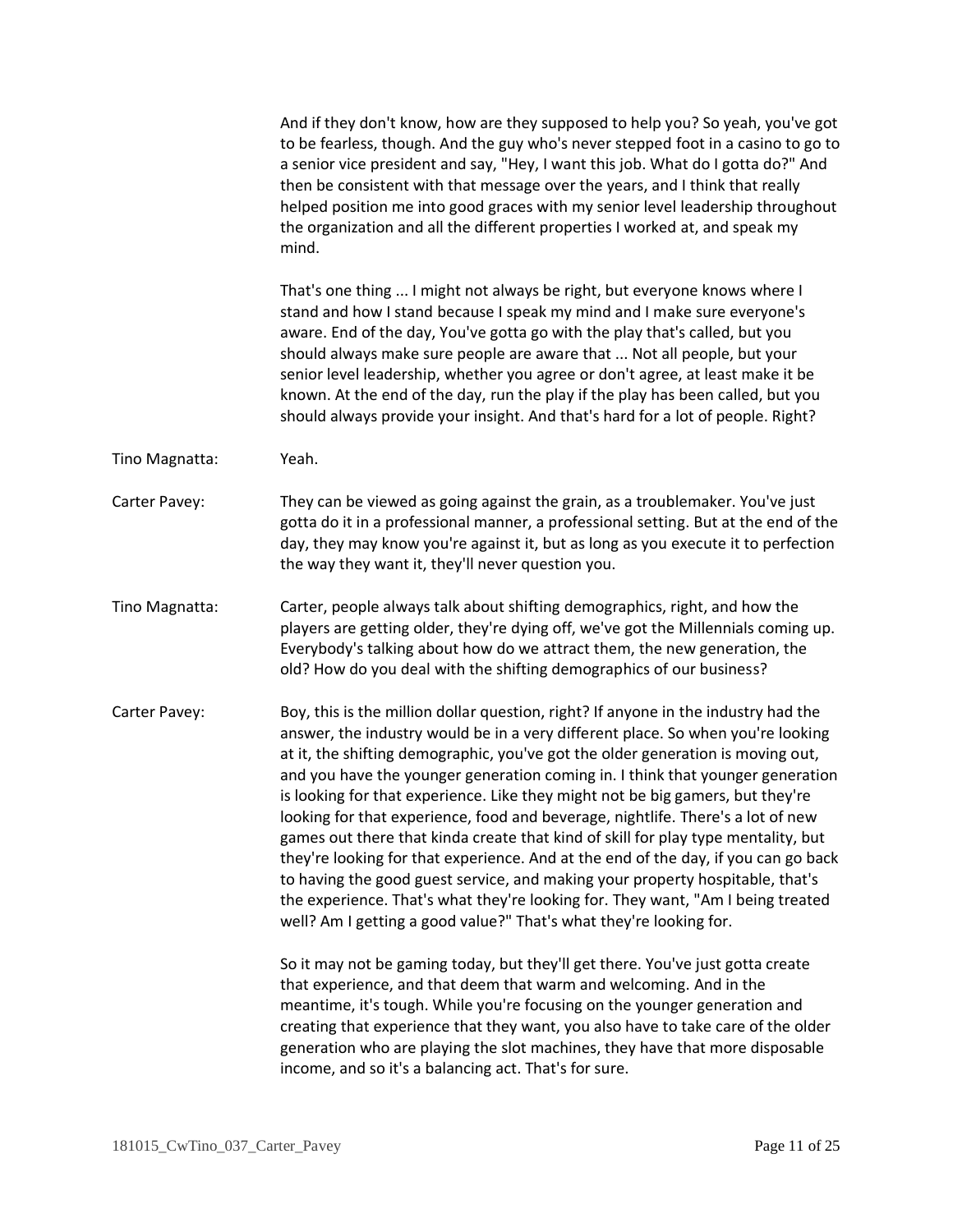- Tino Magnatta: Yeah. Yeah. Like you said, it's the million dollar question, right? That's what everybody's talking about. You know, we've got a lot of expansion, a lot of renovations, a lot of things being added to casinos that are making them more and more like resorts all across the country. What's gonna happen in five years when this is all completed, all these new casinos have been built, there's more competition? What's gonna happen?
- Carter Pavey: I think it's gonna come down to ... When you look at it, right? So at the end of the day when you look at a casino, they have slot machines. They have table games. They have food and beverage. Concepts might be different. Menus might be different. Some have hotels. You've got concert halls. All of these amenities, there's nothing unique to any property. There's nothing unique because someone else has an attraction similar, if not the same. It might be branded differently, different name, but it's there. It's really gonna come down to, again, going back to that guest experience. How do the guests feel when they walk in your building?

Again, guests are smart. They're not expecting to come into the casino with \$100 and walk away with \$100,000.00. That's not the mentality of the guests. They're looking for that entertainment value. "Am I gonna be able to get a couple hours of entertainment?" And that's not necessarily just play time. But, "Am I gonna be able to get a couple hours of entertainment for my \$100?" That's what they're looking for. So providing that up front with your front line team members, I think, that's what's gonna separate you from the competition, and it's not the amenities. It's not the offers. It's not any of that. That'll help short term, but longterm it's gonna go back to, "Is Property A giving me that consistent experience over Property B and C?"

- Tino Magnatta: Exactly. Yeah. Everybody works for marketing. Love that.
- Carter Pavey: Yeah. Everyone works for marketing. That's right.
- Tino Magnatta: Yeah, everybody works for marketing. The young people coming up into the business, what can you tell them that will serve them well throughout their entire careers?
- Carter Pavey: Ask questions. Always ask questions. None of us are experts. Even the senior level people, they're not experts. The best thing you can do is ask question, and learn from your mistakes, take chances, take risks, and then really, as you move up your career, hire people smarter than you. Get people who are ... Again, no one's an expert, but get people who are more of an expert in advertising, or slots, or tables, than you are. Get those smarter people and hire them because you're gonna learn from them. Just because you may be over them doesn't mean you can't learn from them. But ask questions. You've always gotta ask questions. I'm constantly asking questions because you don't know what you don't know.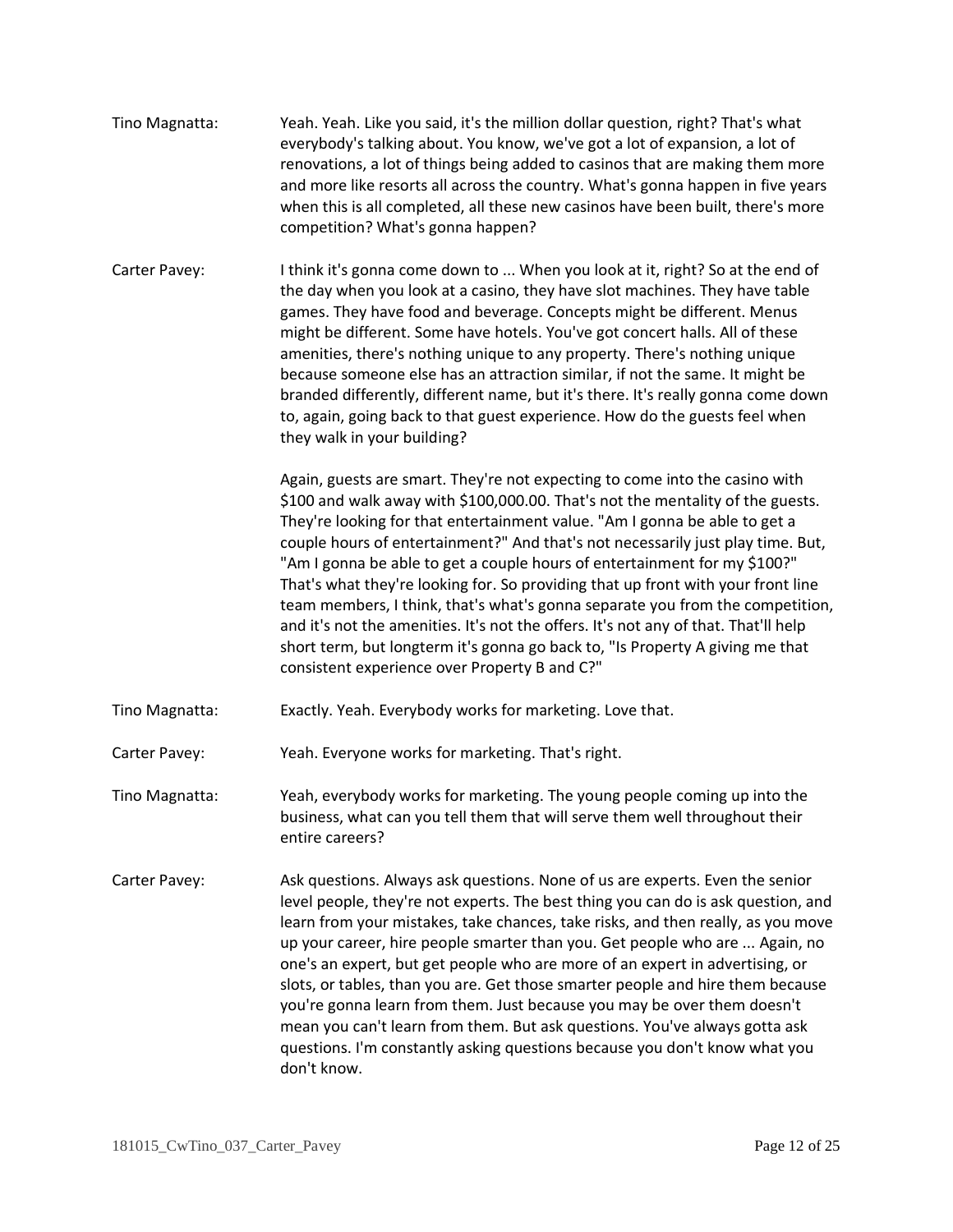Tino Magnatta: Yeah, you don't know what you don't know. That's right. Yeah. That's great. Great stuff. Let's take some calls, okay? This has been really great. Thank you so much. Carter Pavey: Yeah. Tino Magnatta: Hang on one sec. Hello, this is Tino Magnatta. I have Carter Pavey on the line. Do you have a question for him? Speaker 6: Hi. This is [J. Z. 00:31:33] from Clarisoft [inaudible 00:31:34]. How are you guys doing? Carter Pavey: Good. How are you? Tino Magnatta: Good. Good, J. Z. How are you? Good to hear you? Speaker 6: Great. Great. I love the interview, and Carter, you are absolutely right when you say everything comes from the experience of what you're providing, because everybody does have the same machines. Everybody does have those same amenities, but who you hire, and you hit the nail right on the head. So my question for you right now is I find that working in the gaming world is just as addictive as a player coming into the gaming world. What is it about gaming, Carter, that keeps you motivated, and coming in every day, and making yourself from a marketing coordinator now to an AGM on the property? Was it working out on the strip, grinding when you first started, or was it presenting in front of the tribe your marketing plan? What was it that motivates you to come in every day? Carter Pavey: No, Tino and I were talking about this earlier. It's really it comes down to every day is different. I've got buddies in various other industries who Monday is Monday. Tuesday is Tuesday. Wednesday is Wednesday. Thursday is Thursday. Friday is Friday. They know that going in, they go to their weekend, and they know the next week is gonna be the exact same week. Whereas, our industry, it's different. There's never a same day. Everything's always different. There's new challenges to face. Everything's different. You never have that mundane day, that mundane week. I think the other thing is is just that challenge, that challenge and that drive to say, "How do we do better than last year? How do we do better than last month? How do we do better than last week?" And really being competitive with yourself, not being competitive with the casino across the street, not being competitive with the casino down the road. Be competitive with yourself, and beat yourself, and use that as your benchmark, not what's happening down the road. Benchmark against yourself and strive to be better than you were yesterday.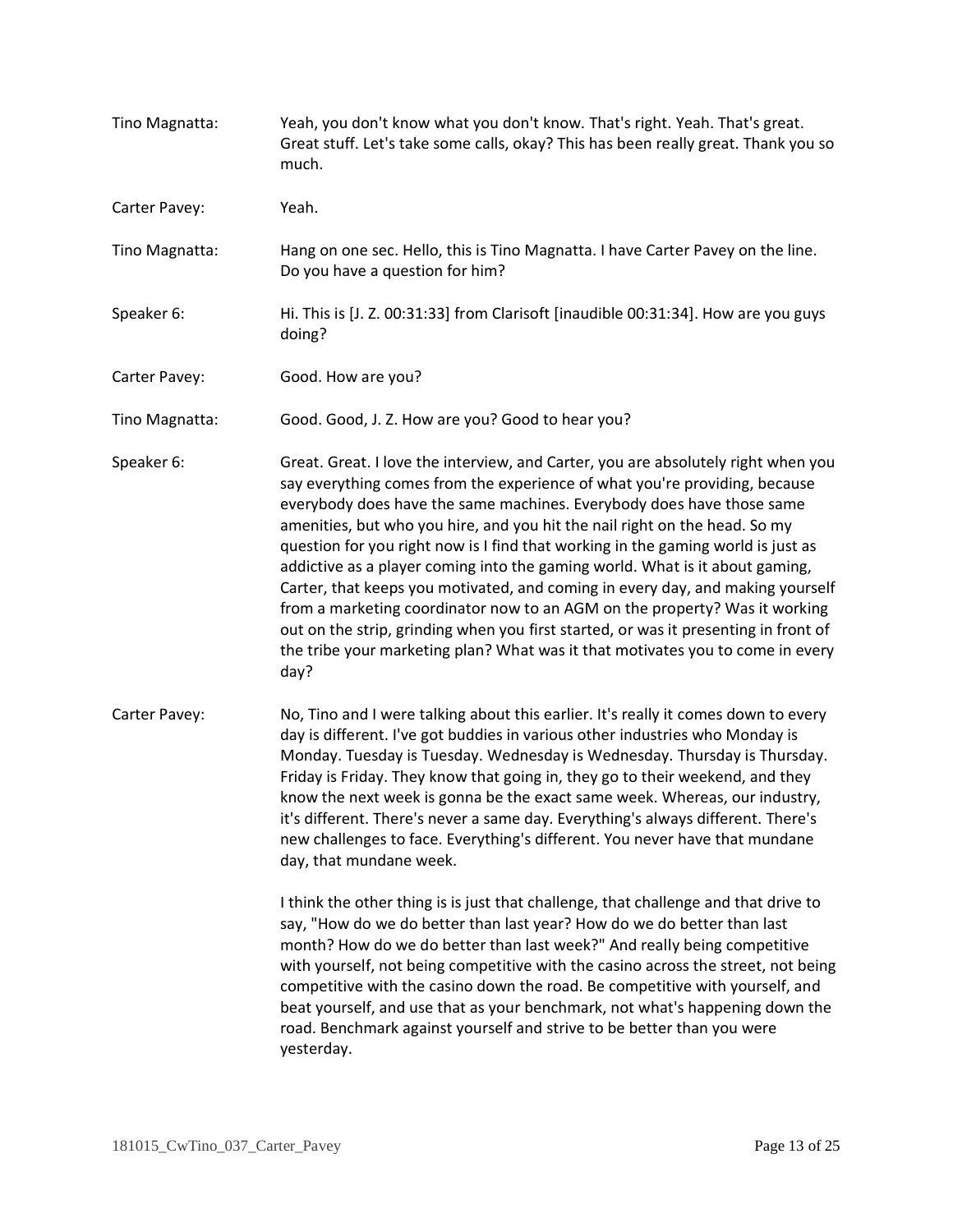| Speaker 6:     | Well, that's great. That's exactly how I felt when I was looking for a job. My<br>original background was from the hotel industry, and then when the casinos<br>started popping up in the Midwest, that was the very first question that I asked<br>myself was, "Where am I gonna go where I can do the same thing but it be<br>different every day?" And that was my immediate thought was, "Oh, let me go<br>to the gaming world," and just kind of build myself up from there. So I'm glad<br>that we share that same experience, and thank you so much for letting me ask<br>the question and be a part of the show today. |
|----------------|--------------------------------------------------------------------------------------------------------------------------------------------------------------------------------------------------------------------------------------------------------------------------------------------------------------------------------------------------------------------------------------------------------------------------------------------------------------------------------------------------------------------------------------------------------------------------------------------------------------------------------|
| Tino Magnatta: | Oh, no problem. Call in any time. That was a great question. Really appreciate it.                                                                                                                                                                                                                                                                                                                                                                                                                                                                                                                                             |
| Speaker 6:     | Great, thank you, guys, so much.                                                                                                                                                                                                                                                                                                                                                                                                                                                                                                                                                                                               |
| Carter Pavey:  | Yeah, thank you.                                                                                                                                                                                                                                                                                                                                                                                                                                                                                                                                                                                                               |
| Tino Magnatta: | Have a nice night.                                                                                                                                                                                                                                                                                                                                                                                                                                                                                                                                                                                                             |
| Speaker 6:     | Thank you, you too.                                                                                                                                                                                                                                                                                                                                                                                                                                                                                                                                                                                                            |
| Tino Magnatta: | Bye bye. Okay, let's get another question here. Good question. Hello, this is GT<br>Radio, Tino Magnatta. I have Carter Pavey. Do you have a question for him?                                                                                                                                                                                                                                                                                                                                                                                                                                                                 |
| Luigi:         | Hi, Tino. Hi, it's Luigi. Thank you for taking my call.                                                                                                                                                                                                                                                                                                                                                                                                                                                                                                                                                                        |
| Tino Magnatta: | Hey, Luigi. How are you?                                                                                                                                                                                                                                                                                                                                                                                                                                                                                                                                                                                                       |
| Luigi:         | Really good, thank you. Hi, Carter.                                                                                                                                                                                                                                                                                                                                                                                                                                                                                                                                                                                            |
| Carter Pavey:  | How you doing?                                                                                                                                                                                                                                                                                                                                                                                                                                                                                                                                                                                                                 |
| Luigi:         | Really good. I wanted to  I'm enjoying the interview, first of all. I think it's very<br>interesting, especially the culture of happiness. I love that for your operation.<br>Where in Michigan are you from? I may have missed that.                                                                                                                                                                                                                                                                                                                                                                                          |
| Carter Pavey:  | I'm originally from Greenland, Michigan, which is about an hour south of the<br>Mackinac Bridge.                                                                                                                                                                                                                                                                                                                                                                                                                                                                                                                               |
| Luigi:         | Oh, yeah. Okay. I'm from Michigan myself. I just wondered what area you're<br>from. Mount Clemens is where I'm from, and the  Yep.                                                                                                                                                                                                                                                                                                                                                                                                                                                                                             |
| Carter Pavey:  | Okay, yeah.                                                                                                                                                                                                                                                                                                                                                                                                                                                                                                                                                                                                                    |
| Luigi:         | So I know you transitioned from Station to the tribal world. Did you find it, or do<br>you still find it difficult to present your ideas and sell your ideas to the tribe<br>when you need to get something done, or is it a smooth process these days?                                                                                                                                                                                                                                                                                                                                                                        |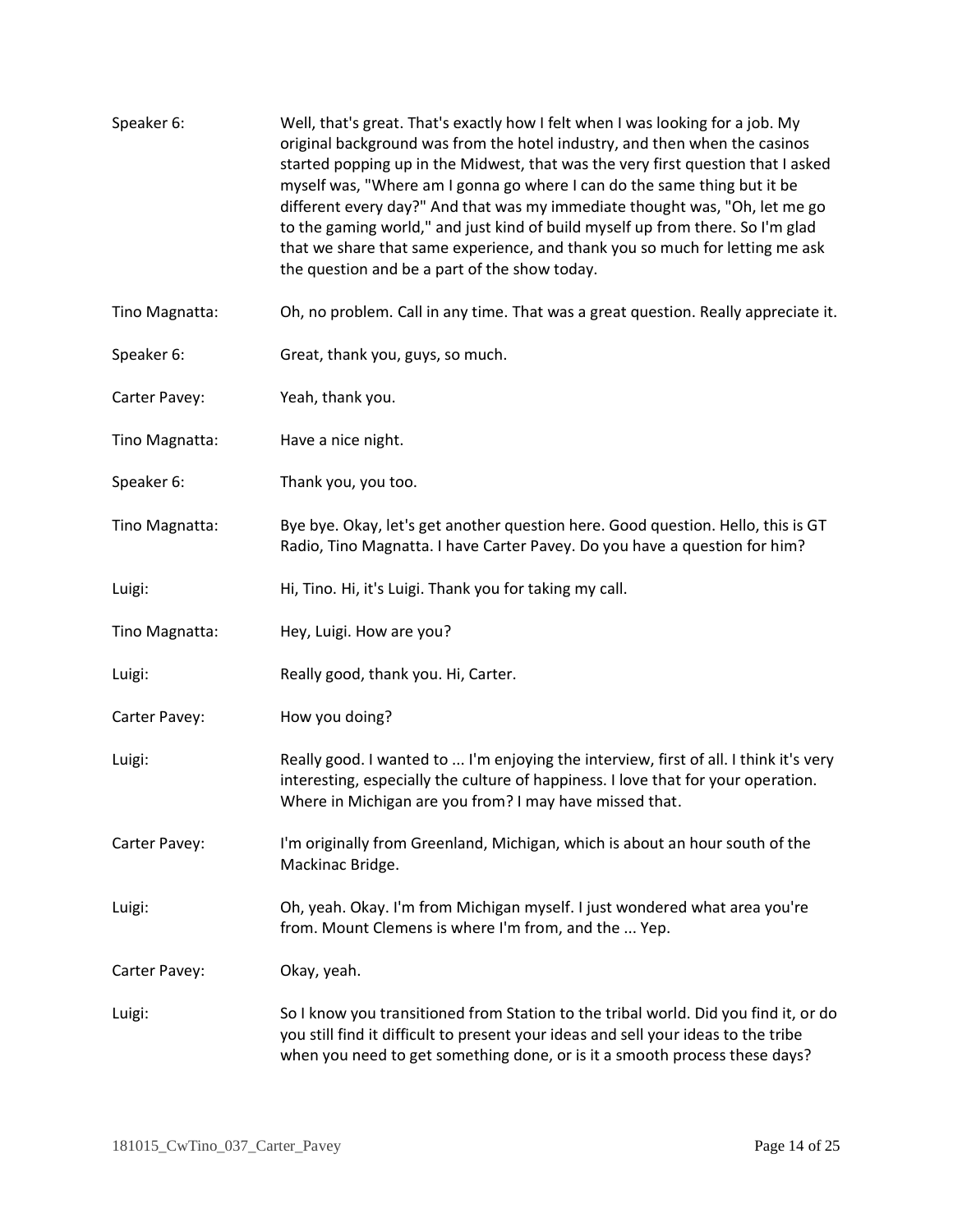| Carter Pavey: | No, to me, it's a very similar process. I go up there, and if I have an idea, I<br>present it. I say, "Are you free? Let's talk." And I throw it out there. It's not out<br>of disrespect, but I go straight to the source. If you're gonna be making the<br>decision, I'm gonna go talk to you. I'm not gonna go through the channels. I<br>mean, I always keep my superiors in the loop, you know? But I'm a firm believer<br>of you've got to step out on that branch, and you've got to make that challenge.<br>So it's actually been fantastic working with the tribe here. They're very open and<br>receptive. This is their first casino, so they're in that boat of they ask great<br>questions. They wanna learn, so they're open and willing when I present. |
|---------------|------------------------------------------------------------------------------------------------------------------------------------------------------------------------------------------------------------------------------------------------------------------------------------------------------------------------------------------------------------------------------------------------------------------------------------------------------------------------------------------------------------------------------------------------------------------------------------------------------------------------------------------------------------------------------------------------------------------------------------------------------------------------|
|               | And I'm a firm believer that you can present a solid case, and you can present<br>some supporting figures and facts behind it. If it makes sense, it makes sense.<br>And if it doesn't, poo. I'm not one to say, "All right. Well, I've gotta go sit in a<br>corner now because my pride is hurt." It's, "All right. What do I gotta do to make<br>this so it does make more sense? How do I tweak this, and edit this, and re-<br>present it to be better than it was?"                                                                                                                                                                                                                                                                                               |
| Luigi:        | And once it's sold and they all have consensus, do they execute quickly, or is<br>there a waiting period?                                                                                                                                                                                                                                                                                                                                                                                                                                                                                                                                                                                                                                                              |
| Carter Pavey: | No, they're pretty good at getting thing executed pretty quickly. Again, if it<br>makes sense, it'll make sense. And what I've experienced a lot over  Whether<br>it was with Stations or in Indian country, is a lot of people will present ideas, and<br>it's almost in passing. "Hey, Luigi. Let's do this." You're not selling anything<br>there. So what I do is say, "Hey, Luigi. Do you got time to  Let's have lunch.<br>Let's have a meeting. And then here's charts, and graphs, and supporting data<br>that justifies why." Some people like all that stuff. The other people don't. But<br>you gotta know your audience, I guess. And have your plan thought out and<br>written, documented, yes, of course.                                               |
| Luigi:        | Okay. Another question I had for you is basically when you were talking about<br>Gen X, Gen Z, and the Millennials, and how they're gaming, and how that whole<br>world is changing because on one hand we have to pay attention to the Baby<br>Boomers because they have most of the money right now, but that's slowly<br>fading away. And it's transitioning over to the other generation. So social media<br>and virtual gaming, is that a part of your operation, and monitoring the social<br>media as well as any type of virtual gaming and sports betting and all that for<br>the future?                                                                                                                                                                     |
| Carter Pavey: | Yeah. Yeah. We've got the play for fun casino, and we've got the social media,<br>and we're pretty active, involved, in both of those. And it's providing relative<br>content that the players wanna see, and it's speaking to them, and showing<br>them they want  This is an odd concept, but they don't really care what<br>drawing you have going on this weekend. If that's what you're posting on your<br>social media, they've got the choir. They know what's going on. They wanna see<br>who's winning. How much is winning? What games are winning? That's what<br>they wanna see. That's the social aspect of it is, "Boy, that could be me." So we<br>post a lot of winners' photos, and we've done a really good job with our slot                        |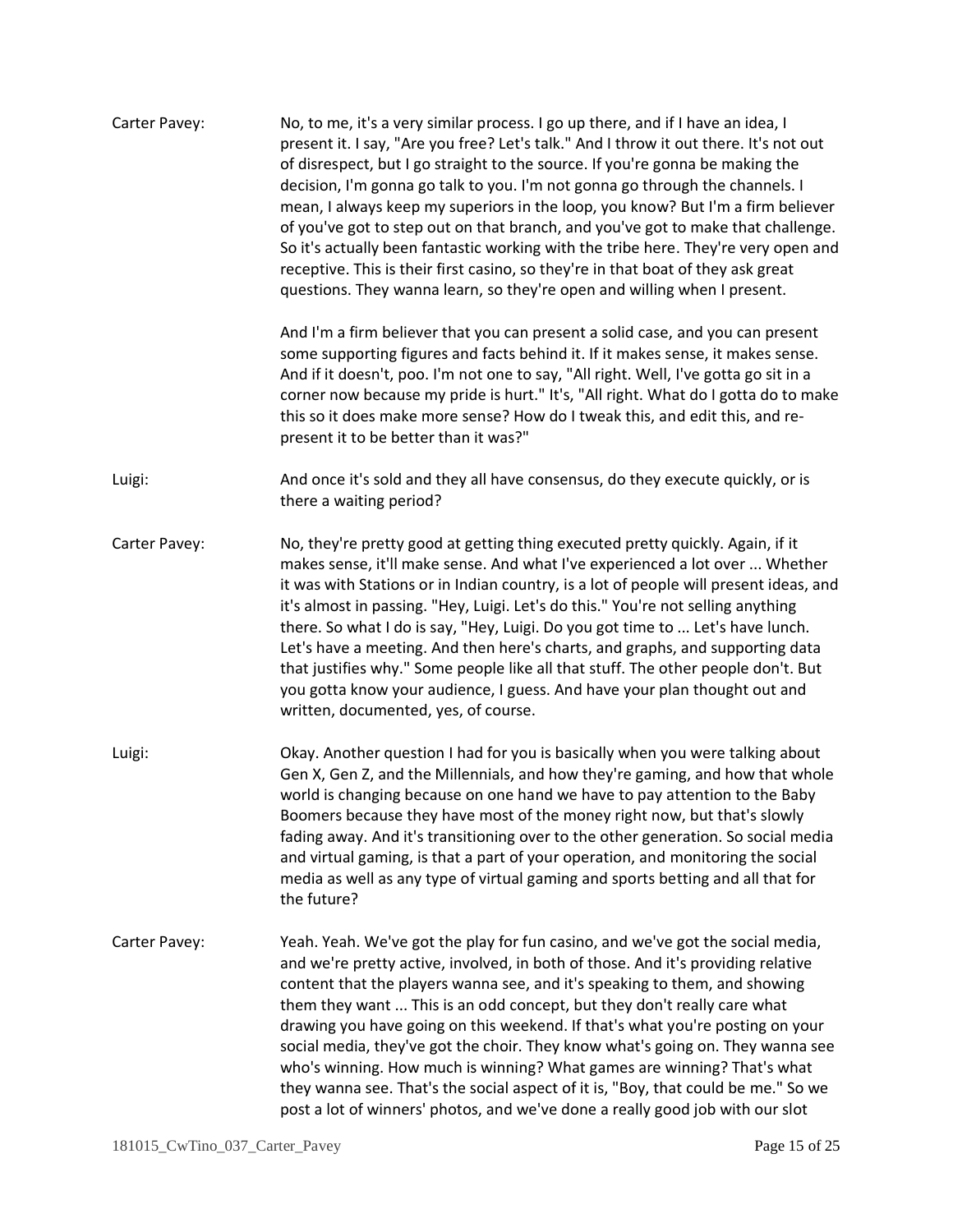|               | department getting those photos, and engaging guests, making sure that you're<br>answering their questions when they have questions, you're writing them back,<br>and you're liking their comments, and being responsive. Social media's 24/7, so<br>making sure you have a person, or a team of people in mine since I have a<br>couple people who help monitor social media, that-                                                                                                                                                                                                                                                                                                                     |
|---------------|----------------------------------------------------------------------------------------------------------------------------------------------------------------------------------------------------------------------------------------------------------------------------------------------------------------------------------------------------------------------------------------------------------------------------------------------------------------------------------------------------------------------------------------------------------------------------------------------------------------------------------------------------------------------------------------------------------|
| Luigi:        | [crosstalk 00:39:29].                                                                                                                                                                                                                                                                                                                                                                                                                                                                                                                                                                                                                                                                                    |
| Carter Pavey: | You're responding back to people in a timely manner. If it's sitting there for days<br>on end, you've lost that person.                                                                                                                                                                                                                                                                                                                                                                                                                                                                                                                                                                                  |
| Luigi:        | Oh, yeah, especially with complaints. I agree with you. If there's some major<br>complaint going on, and there's a pattern, and there's several people<br>complaining, and no one's monitoring, of course. You're losing it. Right.                                                                                                                                                                                                                                                                                                                                                                                                                                                                      |
| Carter Pavey: | Yeah.                                                                                                                                                                                                                                                                                                                                                                                                                                                                                                                                                                                                                                                                                                    |
| Luigi:        | So in the virtual space, the virtual casino world, are you allowing people to<br>Online gaming isn't legal in Michigan yet, but in the next couple years, I guess,<br>there's gonna be 22 more states that are gonna legalize it. I saw the [inaudible<br>00:40:03] Show. So is Michigan one of those states? I don't remember if<br>Michigan was one of them or not.                                                                                                                                                                                                                                                                                                                                    |
| Carter Pavey: | Yeah, we've gotten on the ballot this November.                                                                                                                                                                                                                                                                                                                                                                                                                                                                                                                                                                                                                                                          |
| Luigi:        | [crosstalk 00:40:10].                                                                                                                                                                                                                                                                                                                                                                                                                                                                                                                                                                                                                                                                                    |
| Carter Pavey: | [crosstalk 00:40:10] Michigan in the ballot this November, so we're gearing up,<br>and getting ready for that.                                                                                                                                                                                                                                                                                                                                                                                                                                                                                                                                                                                           |
| Luigi:        | Excellent.                                                                                                                                                                                                                                                                                                                                                                                                                                                                                                                                                                                                                                                                                               |
| Carter Pavey: | And again, it's finding the value. It goes back to you need to have that value, and<br>they're not on property, you can still provide that guest experience by finding<br>the right partner who's gonna support you and your business needs. It's gonna<br>be, when there are issues, because inevitably there's always gonna be issues,<br>that you're quick to respond, you're quick to resolve. And don't get into the<br>blame game of, "Oh, it was our third party vendor, or it was person, or you<br>didn't do this in time." At the end of the day, take care of the guest. Point<br>fingers later. Take care of your guest, make sure that they're happy, and then<br>figure out what happened. |
| Luigi:        | Ultimately, yeah. I agree. And let's just fast forward real quick online gaming<br>being legal in Michigan which is eventually gonna happen, I think, in all over the<br>country. But do you think that when people play virtual casino at Gun Lake and<br>they earn their points and rewards online, is that an easy transition for you, do                                                                                                                                                                                                                                                                                                                                                             |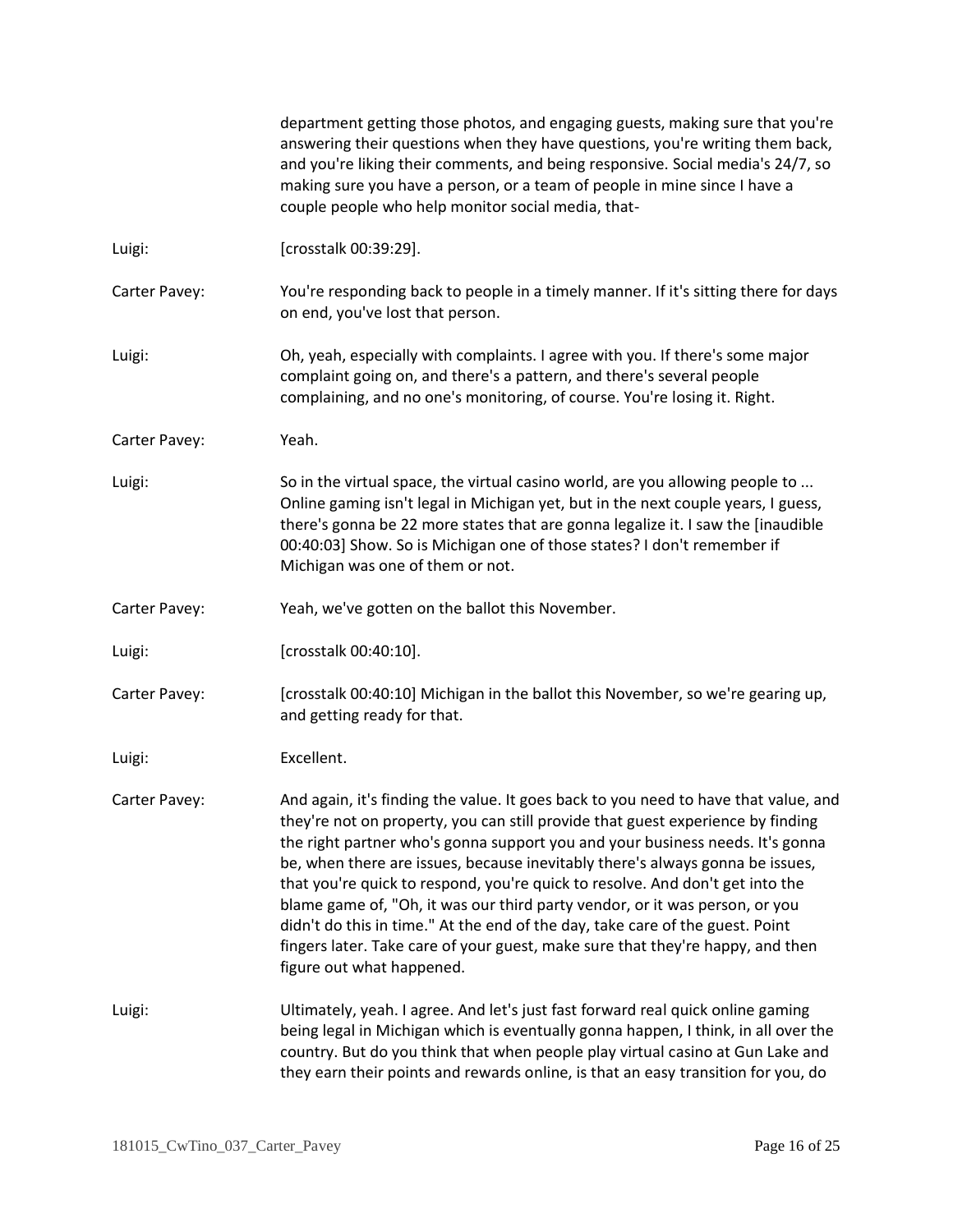|                | you think, to allow people to redeem their points and rewards for whatever,<br>cash, or comps at your property? Is that-                                                                                                                                                                                                                                                                                                                                                                                                                                                             |
|----------------|--------------------------------------------------------------------------------------------------------------------------------------------------------------------------------------------------------------------------------------------------------------------------------------------------------------------------------------------------------------------------------------------------------------------------------------------------------------------------------------------------------------------------------------------------------------------------------------|
| Carter Pavey:  | Yeah, I think, again, it goes back to that value. Am I getting my value for my time<br>played? Whether it's on property or off property, I think you're gonna have to<br>be able to provide them some sort of value. If I spend \$10,000.00 on a virtual<br>casino, what am I gonna get out of that? Invite them to the property, and then<br>what you're gonna do over time is you will start, especially this younger<br>generation, you'll get them exposed to the casino, and they'll start navigating,<br>probably, away from the social and start migrating into the building. |
| Luigi:         | Then play the real thing. Exactly. That's what I was-                                                                                                                                                                                                                                                                                                                                                                                                                                                                                                                                |
| Carter Pavey:  | Right, and I think having the right partner that has the same games  You've got<br>the game on property, you've got the game on the virtual casino, and being able<br>to partner up and have those promotions, and utilize your analytic teams. Say,<br>"Who's playing Game A on the virtual casino? Let's invite them to the property<br>to play Game A in real life."                                                                                                                                                                                                              |
| Luigi:         | Right. Okay. Good. I'm glad to hear that you're  I was just wondering if the<br>virtual casino easily, slowly transitions over into the brick and mortar gaming.<br>And in many cases, I agree with you. I just think that some places aren't offering<br>virtual casino points and rewards to be transferred into real comps and rewards,<br>and it doesn't kinda make sense to me. Why not? Because they've already<br>earned points and rewards.                                                                                                                                  |
| Carter Pavey:  | Yeah, there's a lot of jurisdiction issues. Yeah, you've gotta be careful. There's a<br>lot of jurisdiction issues that once you start providing something, is that<br>considered  Are they actually gaming now? So you've gotta be familiar with<br>your state laws and your compacts and all that stuff to make sure you're not<br>crossing any lines.                                                                                                                                                                                                                             |
| Luigi:         | True. Okay.                                                                                                                                                                                                                                                                                                                                                                                                                                                                                                                                                                          |
| Carter Pavey:  | Yeah, you've definitely gotta provide something other than just spending money<br>and leave. We do stuff where we invite players in for a free buffet, or whatever<br>the case may be. You've gotta be careful with what your regulations state.                                                                                                                                                                                                                                                                                                                                     |
| Luigi:         | Okay. Understood. Very good. That's a good point. Okay. Well, good luck to you.<br>You're doing great, and we're happy to hear that you've got this new culture of<br>happiness going on over there. I love that.                                                                                                                                                                                                                                                                                                                                                                    |
| Carter Pavey:  | Thank you. I appreciate it.                                                                                                                                                                                                                                                                                                                                                                                                                                                                                                                                                          |
| Luigi:         | Congratulations.                                                                                                                                                                                                                                                                                                                                                                                                                                                                                                                                                                     |
| Tino Magnatta: | Thanks, Luigi. We really appreciate it.                                                                                                                                                                                                                                                                                                                                                                                                                                                                                                                                              |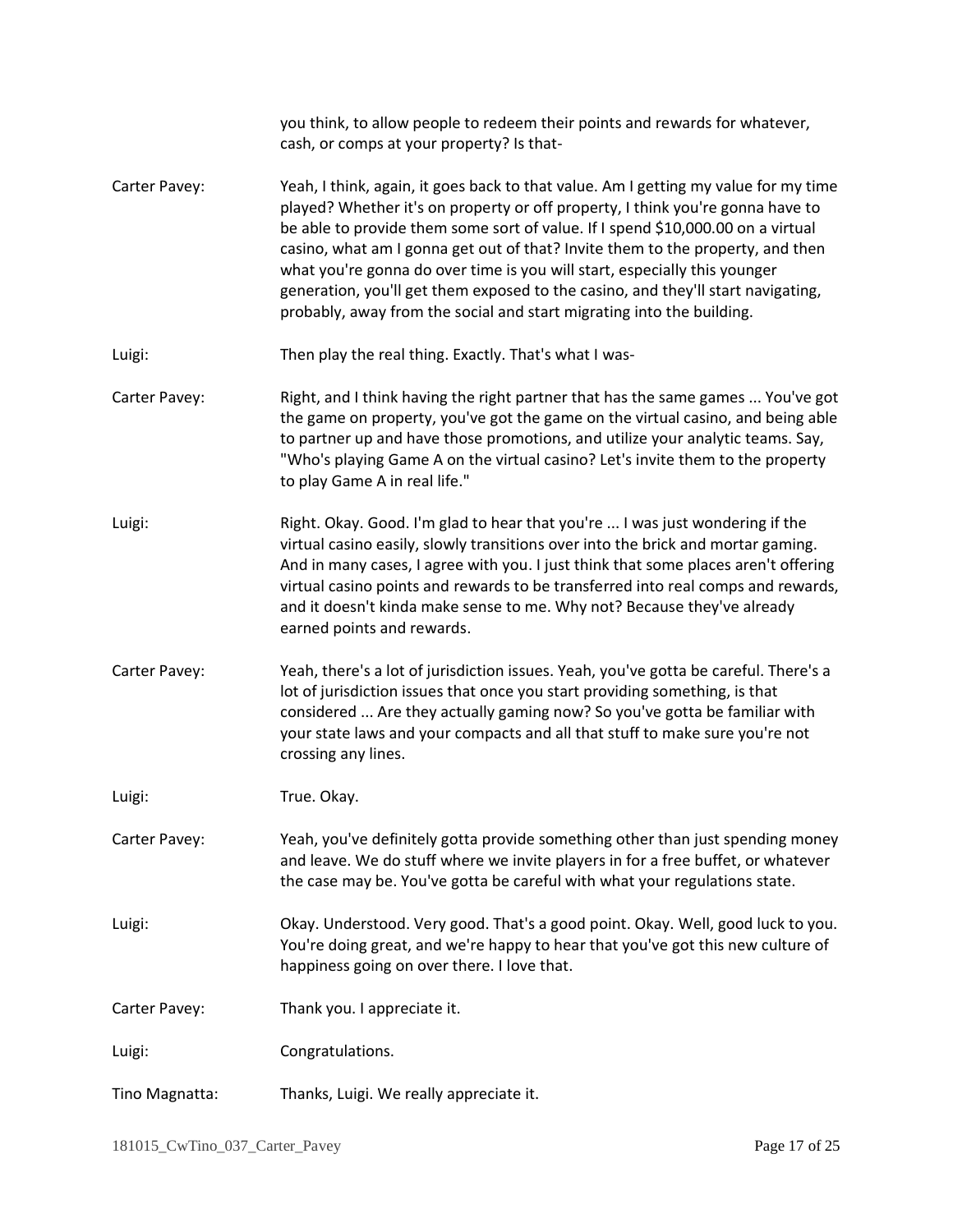| Luigi:         | Thanks, guys. Thank you.                                                                                                                                                                                                                                                                                                                                                                                                                                                                                                                                                                                                                                                                                                                                                                                                                                                                                                       |
|----------------|--------------------------------------------------------------------------------------------------------------------------------------------------------------------------------------------------------------------------------------------------------------------------------------------------------------------------------------------------------------------------------------------------------------------------------------------------------------------------------------------------------------------------------------------------------------------------------------------------------------------------------------------------------------------------------------------------------------------------------------------------------------------------------------------------------------------------------------------------------------------------------------------------------------------------------|
| Tino Magnatta: | You're welcome.                                                                                                                                                                                                                                                                                                                                                                                                                                                                                                                                                                                                                                                                                                                                                                                                                                                                                                                |
| Luigi:         | Okay. Bye bye.                                                                                                                                                                                                                                                                                                                                                                                                                                                                                                                                                                                                                                                                                                                                                                                                                                                                                                                 |
| Tino Magnatta: | Hello, this is Tino Magnatta. I have Carter Pavey. Do you have a question for<br>him?                                                                                                                                                                                                                                                                                                                                                                                                                                                                                                                                                                                                                                                                                                                                                                                                                                          |
| Speaker 7:     | Good evening. How are you guys doing?                                                                                                                                                                                                                                                                                                                                                                                                                                                                                                                                                                                                                                                                                                                                                                                                                                                                                          |
| Carter Pavey:  | Good. How are you?                                                                                                                                                                                                                                                                                                                                                                                                                                                                                                                                                                                                                                                                                                                                                                                                                                                                                                             |
| Tino Magnatta: | Good evening. Very well, thank you.                                                                                                                                                                                                                                                                                                                                                                                                                                                                                                                                                                                                                                                                                                                                                                                                                                                                                            |
| Speaker 7:     | Outstanding. Well, I enjoy these so much, and I enjoy what I'm hearing tonight<br>because I've always been a believer in organizations that hire the best, and if<br>they're better than you, then  I'm in Wisconsin, so you hire Aaron Rodgers,<br>and even I could coach decently, I think. But what I'm wondering about, I built<br>my life out of what I call naïve enthusiasm, which put me into rooms that I just<br>walked in, and then I had to kinda save my life to get through. But I also feel a<br>vibe right now, and I wanna ask on this. What do you do to relax and de-<br>program? Because you have a really  I always joke that your mind is the hard<br>drive, and your hard drive is pretty darn full. And you're going at-                                                                                                                                                                               |
| Carter Pavey:  | I have a nine-month-old daughter right now, so she's my unwind. I come home<br>and when she's awake, she's my world. My wife, her and I are  We enjoy<br>drinking wine and all that stuff. My wife and my daughter are  And I'll tell you,<br>it's hard. It is hard. There's times when my wife's like, "We just got home. Can<br>you put your phone down?" I'm like, "Yeah. Yeah. I'm just trying to finish<br>Nope. You're right. I need to stop." So it is. It's hard to find that balance<br>especially in an industry like ours when we're 24/7. But my wife and my<br>daughter, they're my entertainment. Whether it's going for a walk around the<br>neighborhood or trying a new restaurant, hanging out with them is my time to<br>unwind.<br>But it is challenging. I can't say that I'm perfect at it, because there are times<br>where I've got one more email, or I've gotta finish this report, or I've got this |
|                | presentation I've gotta do, or I've got this phone call from the guest op that's<br>happening. So it's trying to balance that as much as you can. It's tough. I will<br>admit it 100%. It's tough.                                                                                                                                                                                                                                                                                                                                                                                                                                                                                                                                                                                                                                                                                                                             |
| Speaker 7:     | And I think that over time that's probably gotten tougher in the last 15 years<br>because everybody's into immediate response, and if you don't answer<br>immediately, they think you've lost touch with gravity or something.                                                                                                                                                                                                                                                                                                                                                                                                                                                                                                                                                                                                                                                                                                 |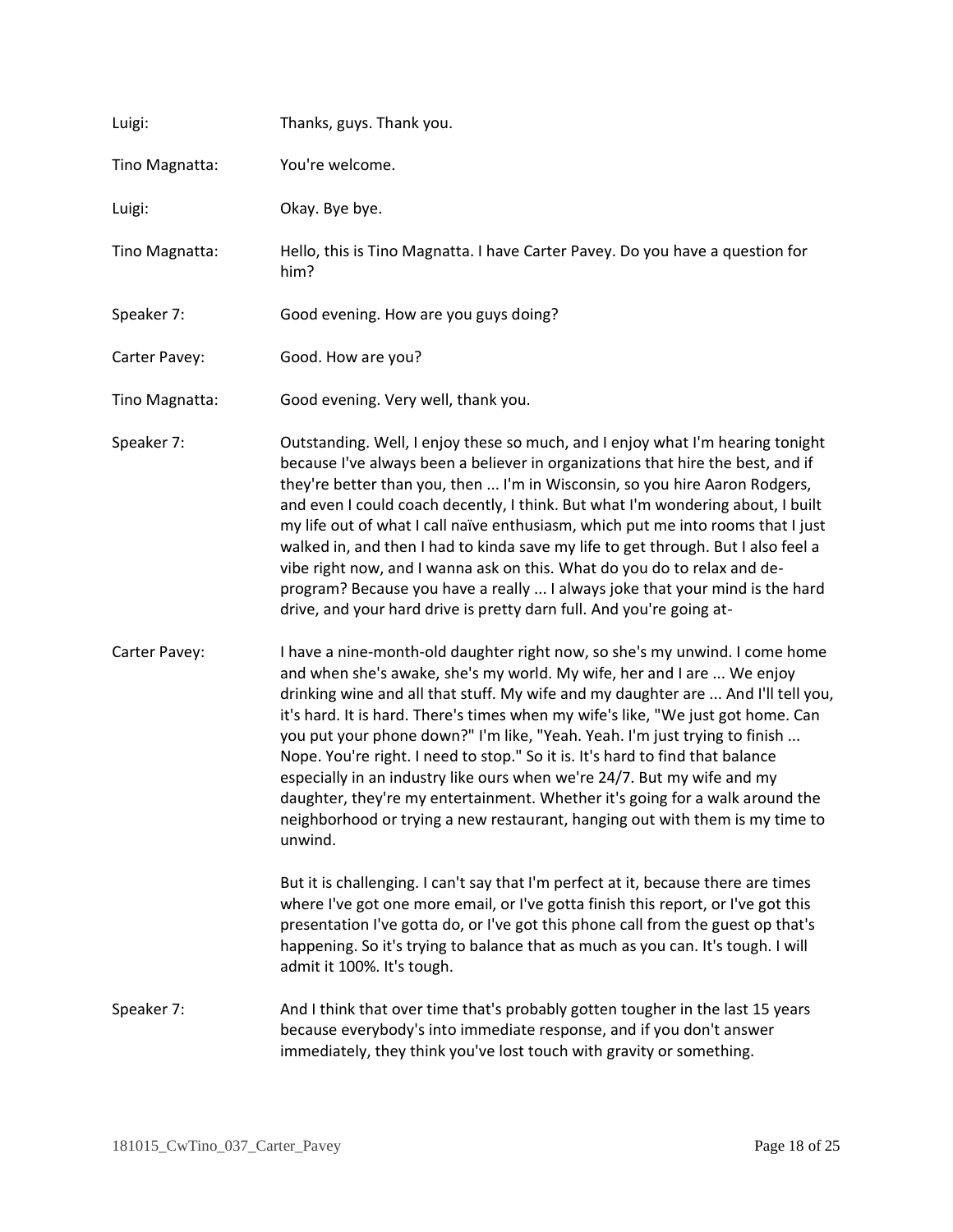| Carter Pavey:  | Yeah, and what we've done with my team is we've done, with my director team,<br>and we did this a few years ago, we instilled kind of parameters. And the<br>parameters are the expectation from us as a team of directors, as an executive<br>team, is respond to an email within four hours up until 9:00 at night. At 9:00 at<br>night, if we send you an email, don't respond until the next day. But it's kinda<br>setting those boundaries as a team, and then make sure you hold each other<br>accountable.                                                                                                                                                                                                                                                                        |
|----------------|-------------------------------------------------------------------------------------------------------------------------------------------------------------------------------------------------------------------------------------------------------------------------------------------------------------------------------------------------------------------------------------------------------------------------------------------------------------------------------------------------------------------------------------------------------------------------------------------------------------------------------------------------------------------------------------------------------------------------------------------------------------------------------------------|
|                | But I've always struggled with the work/life balance, but I think with the birth of<br>my daughter, it's  Well, and again, I'm not perfect, and my wife would<br>probably say I'm far from perfect, but it's finding  I feel like with the birth of<br>my daughter, I've gotten a little bit better at finding that balance, and making<br>sure that I'm there for them and present. I try my hardest to leave at a certain<br>time so I can come spend two or three hours with my daughter before she goes<br>to bed for the night, and then my wife and I will hang out. When she gets tired<br>and goes to bed, there will be times where I'll say, "All right. I'm gonna stay up<br>another hour or so and work a little bit more." But it's tough in this industry. It<br>really is. |
| Speaker 7:     | Well, again, you're in a way of life, not a job. I agree, and that's what I always<br>wonder, and I deeply respect and admire your passion, and commitment, and<br>knowledge. You've achieved great success at this, and it's just awesome to be<br>able to get on and listen to your thoughts and how you're doing. And so thank<br>you so much for sharing, and bless you for the baby.                                                                                                                                                                                                                                                                                                                                                                                                 |
| Carter Pavey:  | Thank you. I appreciate that.                                                                                                                                                                                                                                                                                                                                                                                                                                                                                                                                                                                                                                                                                                                                                             |
| Tino Magnatta: | Thank you so much. You have a good night.                                                                                                                                                                                                                                                                                                                                                                                                                                                                                                                                                                                                                                                                                                                                                 |
| Speaker 7:     | Will do.                                                                                                                                                                                                                                                                                                                                                                                                                                                                                                                                                                                                                                                                                                                                                                                  |
| Tino Magnatta: | Yeah, children will definitely change you, that's for sure. Changed me.                                                                                                                                                                                                                                                                                                                                                                                                                                                                                                                                                                                                                                                                                                                   |
| Carter Pavey:  | Yeah, absolutely.                                                                                                                                                                                                                                                                                                                                                                                                                                                                                                                                                                                                                                                                                                                                                                         |
| Tino Magnatta: | That's the one force you can't combat, that's for sure. This is GT Radio. It's Tino<br>Magnatta. I have Carter Pavey on the line. Do you have a question for him?                                                                                                                                                                                                                                                                                                                                                                                                                                                                                                                                                                                                                         |
| Bobby:         | Hi, Tino, this is Bobby in Las Vegas. Hello, Carter.                                                                                                                                                                                                                                                                                                                                                                                                                                                                                                                                                                                                                                                                                                                                      |
| Tino Magnatta: | Bobby, how are you?                                                                                                                                                                                                                                                                                                                                                                                                                                                                                                                                                                                                                                                                                                                                                                       |
| Carter Pavey:  | Hello.                                                                                                                                                                                                                                                                                                                                                                                                                                                                                                                                                                                                                                                                                                                                                                                    |
| Bobby:         | Good. Good. I think the Price is Right's loss was the gaming industry's gain,<br>Carter.                                                                                                                                                                                                                                                                                                                                                                                                                                                                                                                                                                                                                                                                                                  |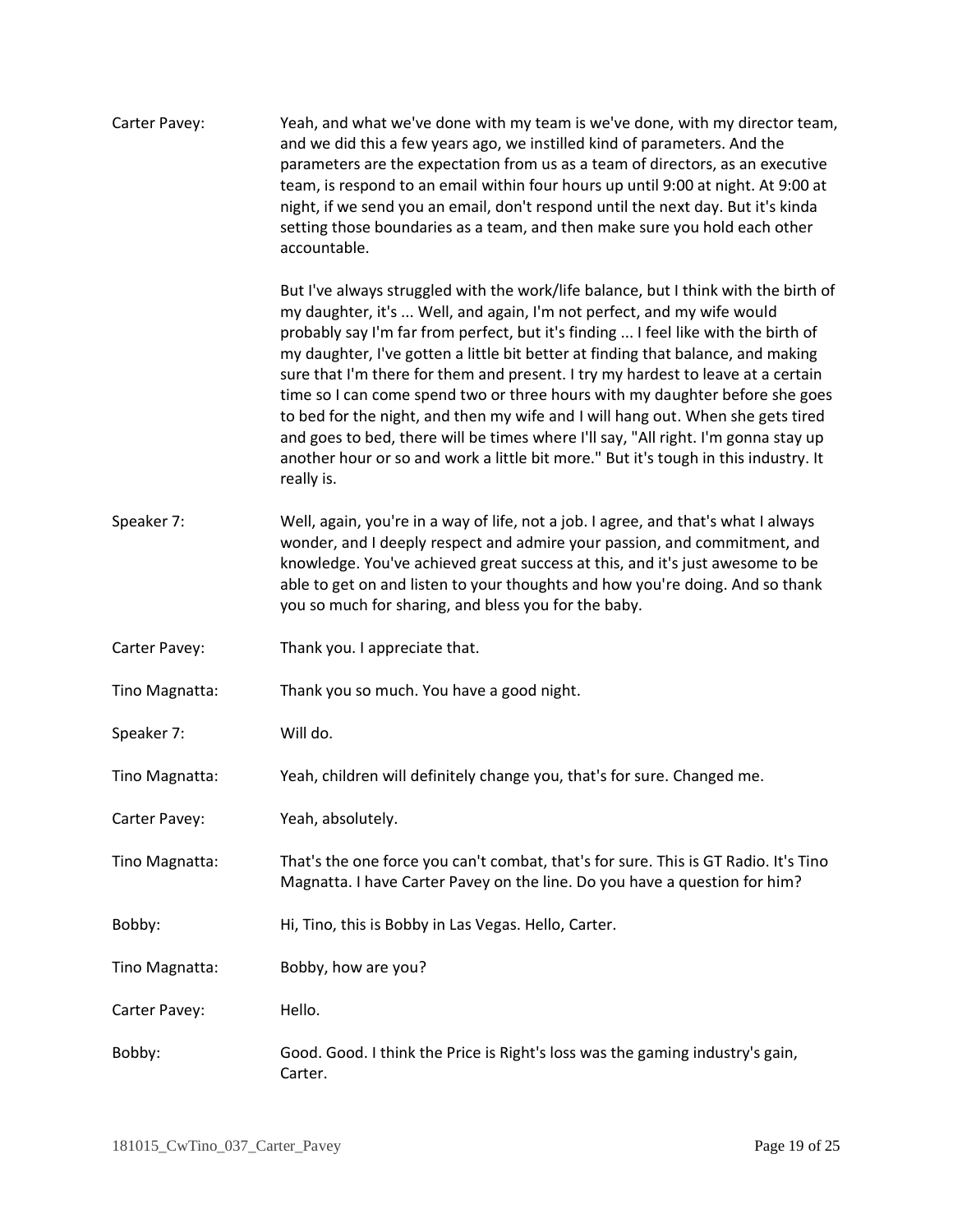| Carter Pavey: | All right, appreciate that.                                                                                                                                                                                                                                                                                                                                                                                                                                                                                                                                                                                                                                                                                                                                                                                                                                  |
|---------------|--------------------------------------------------------------------------------------------------------------------------------------------------------------------------------------------------------------------------------------------------------------------------------------------------------------------------------------------------------------------------------------------------------------------------------------------------------------------------------------------------------------------------------------------------------------------------------------------------------------------------------------------------------------------------------------------------------------------------------------------------------------------------------------------------------------------------------------------------------------|
| Bobby:        | That's great. I love that story, and I love how you were so tenacious in getting<br>the job. Kinda good to hear every once in a while. I was curious just about how<br>you liked doing the promotions and being on the mic. Did you have any terrific<br>promotions that you recall, or disasters, or do you still get on the mic?                                                                                                                                                                                                                                                                                                                                                                                                                                                                                                                           |
| Carter Pavey: | I still get on the mic. Absolutely. My team still has to tell me like, "All right, can<br>we do our job now? Can you get off the mic?" Because I still get up there and I<br>steal the mic. [crosstalk 00:49:48]. So we  Which I had a talk about earlier.                                                                                                                                                                                                                                                                                                                                                                                                                                                                                                                                                                                                   |
| Bobby:        | I had a feeling maybe that was the case.                                                                                                                                                                                                                                                                                                                                                                                                                                                                                                                                                                                                                                                                                                                                                                                                                     |
| Carter Pavey: | Yeah. We just talked to an earlier caller about how the industry's changed, and<br>people want the immediate gratification and all that stuff. So one promotion<br>that we've done over the last few years is we've taken it back old school where<br>you get drawing entries. And my team hates the promotion because it's so<br>much work, but they love it because it produces such great results, and we do<br>the manual tickets. We've got the Big Bertha Drum.                                                                                                                                                                                                                                                                                                                                                                                        |
| Bobby:        | That's great.                                                                                                                                                                                                                                                                                                                                                                                                                                                                                                                                                                                                                                                                                                                                                                                                                                                |
| Carter Pavey: | We do the manual tickets for various things.                                                                                                                                                                                                                                                                                                                                                                                                                                                                                                                                                                                                                                                                                                                                                                                                                 |
| Bobby:        | I love it.                                                                                                                                                                                                                                                                                                                                                                                                                                                                                                                                                                                                                                                                                                                                                                                                                                                   |
| Carter Pavey: | And the guests really, really resonate well with that. Again, it's very labor-<br>intensive, and it's tiring, and it's exhausting, especially because everyone waits<br>till the end to collect all the manual tickets. And by doing that, though, guests<br>can physically see, "This is what I have," and they're more apt to believe that the<br>computer's not rigged when they have the actual ticket in their hand. Right? I'm<br>not saying computers are rigged, obviously, but that's the perception that they<br>have, slot machine's rigged, the drawing's rigged, the ATM is rigged. You name<br>it. Everything's rigged.                                                                                                                                                                                                                        |
|               | When you have a physical ticket, it really creates that sense of value to the<br>player. So by doing that, and we've been able to engage all aspects of the<br>property. Buy two buffets and get a ticket. Have a \$50 dinner in our café, get a<br>ticket. Go buy something at the gift shop. Have a \$50 bill in the gift shop, get a<br>ticket. Experience this in our entertainment lounge, get a ticket. So we're able to<br>kinda navigate and expose the guests throughout the property, introduce them<br>to things that they may not be familiar with, by giving them a ticket. And then<br>you win a jackpot, you get a ticket, win a jackpot in our high winners, get a<br>ticket. If you're this tier, you'll get a ticket on Tuesday. If you're this tier, you get<br>a ticket on Wednesday. If you're this tier, you get a ticket on Thursday. |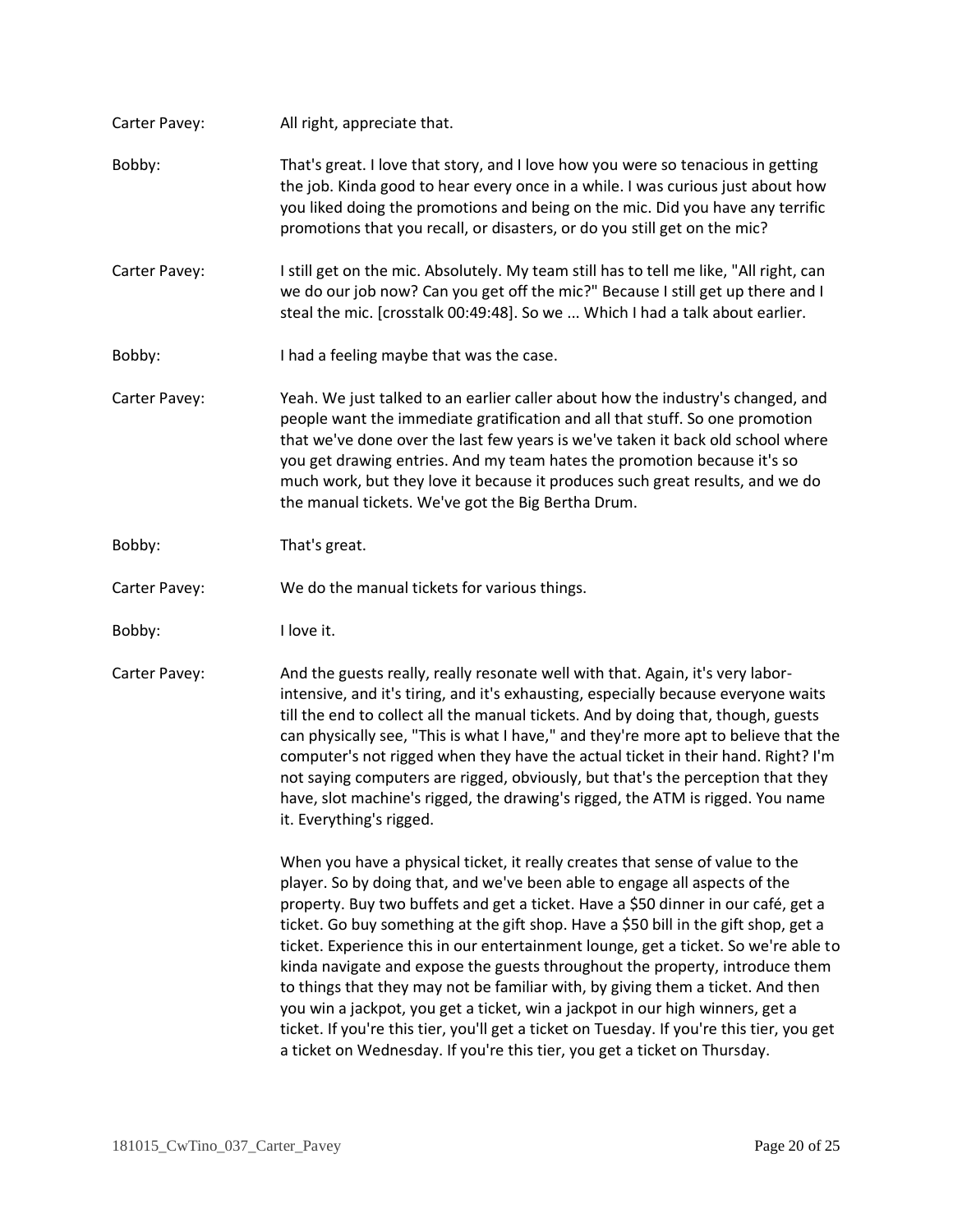|                | We'll have electronic drawings for tickets. I mean, we really create it so that the<br>ticket is what you really  I mean, that's  We'll give you a small, little cash<br>prize or free slot play prize, but you want that ticket because at the end of the<br>day, that ticket is gonna be  Or at the end of the month, I should say, that<br>ticket's worth \$100,000.00. We do a drawing where one person wins<br>\$100,000.00.                                                                                                 |
|----------------|-----------------------------------------------------------------------------------------------------------------------------------------------------------------------------------------------------------------------------------------------------------------------------------------------------------------------------------------------------------------------------------------------------------------------------------------------------------------------------------------------------------------------------------|
| Bobby:         | Wow.                                                                                                                                                                                                                                                                                                                                                                                                                                                                                                                              |
| Carter Pavey:  | Every year, we've done this promotion. Every year we've done this promotion,<br>we've set a new record. The day we do that \$100,000.00 drawing, we're busier<br>than New Year's Eve.                                                                                                                                                                                                                                                                                                                                             |
| Bobby:         | That's crazy.                                                                                                                                                                                                                                                                                                                                                                                                                                                                                                                     |
| Carter Pavey:  | Yeah.                                                                                                                                                                                                                                                                                                                                                                                                                                                                                                                             |
| Bobby:         | I love this.                                                                                                                                                                                                                                                                                                                                                                                                                                                                                                                      |
| Carter Pavey:  | So that's probably the best drawing that I've ever done. I would say the worst<br>drawing is we were doing a drawing, and I can't remember the specifics of the<br>drawing, but the computer crashed, and it messed up the drawing, and it was<br>frozen, and it took, I think, 45 minutes, 50 minutes, to get everything back up<br>and running. Meanwhile, another drawing was supposed to have started by<br>now, so I had to do two or three drawings back-to-back to get everything caught<br>up, and people were not happy. |
| Bobby:         | How many tickets were the Big Bertha Drum when you gave away \$100,000.00<br>that one time?                                                                                                                                                                                                                                                                                                                                                                                                                                       |
| Carter Pavey:  | There was a lot. I would say there was probably over 100000.                                                                                                                                                                                                                                                                                                                                                                                                                                                                      |
| Tino Magnatta: | Wow.                                                                                                                                                                                                                                                                                                                                                                                                                                                                                                                              |
| Bobby:         | That's unbelievable.                                                                                                                                                                                                                                                                                                                                                                                                                                                                                                              |
| Carter Pavey:  | So you can that people at your player's club are like, "I hate you. I have to write<br>them all by hand-"                                                                                                                                                                                                                                                                                                                                                                                                                         |
| Bobby:         | Yep.                                                                                                                                                                                                                                                                                                                                                                                                                                                                                                                              |
| Carter Pavey:  | "I hate you."                                                                                                                                                                                                                                                                                                                                                                                                                                                                                                                     |
| Bobby:         | Yep.                                                                                                                                                                                                                                                                                                                                                                                                                                                                                                                              |
| Carter Pavey:  | "Why are you doing this?" But they see the fruits of the labor, and to a certain<br>extent I share how the day did and how the day performed formed to the front                                                                                                                                                                                                                                                                                                                                                                  |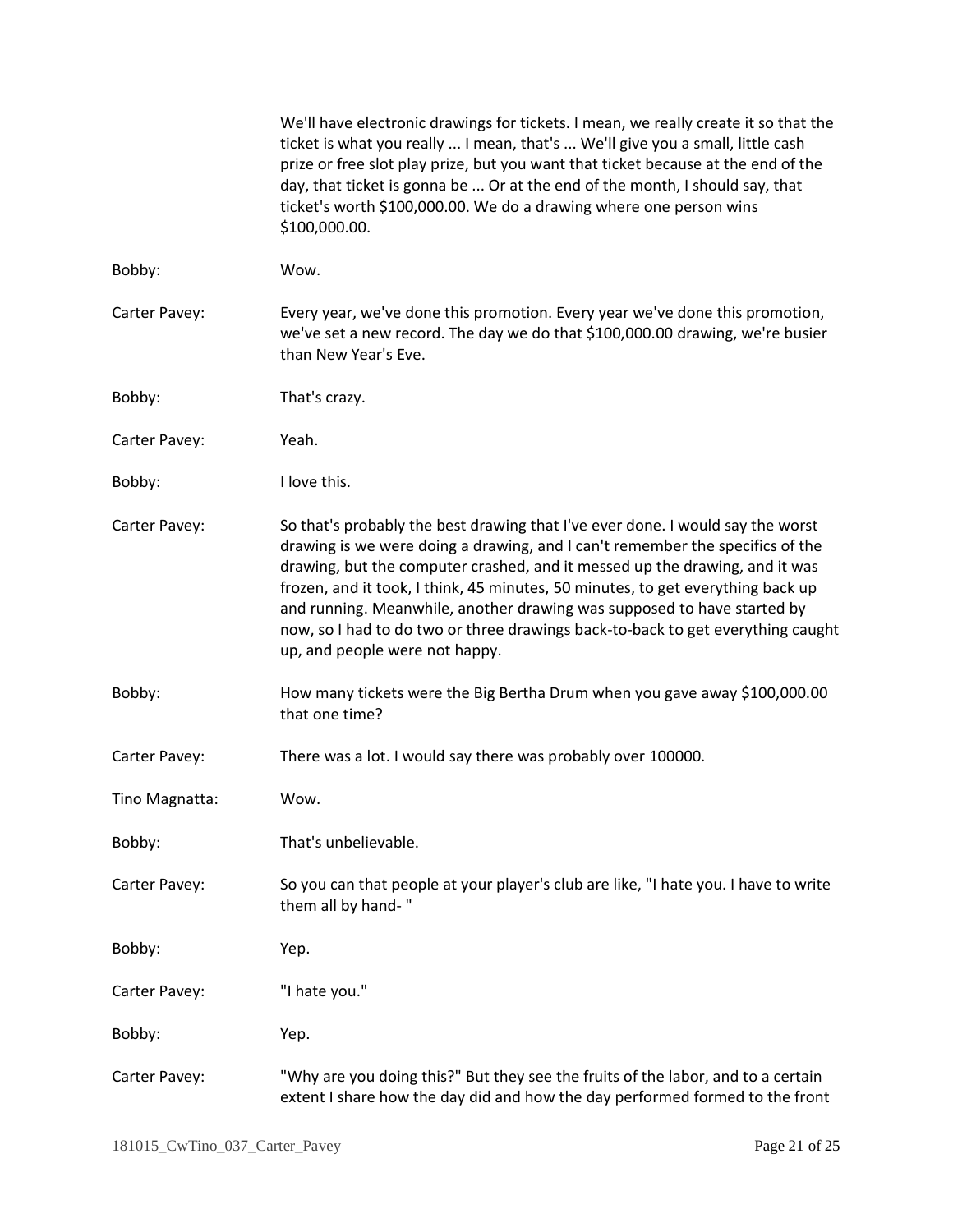|                | line team members, and that really invigorates them so that next time you do it,<br>they're really engaged and excited because they're saying, "All right, well, we<br>know what we did last time. How do we beat that this time?"                                                                                                                                                                                                                                                                                                                                                                                                                                                                                                                                                                                                                                                                                                                                                                                                                                                                                                                                                                                                                                                                                                                                           |
|----------------|------------------------------------------------------------------------------------------------------------------------------------------------------------------------------------------------------------------------------------------------------------------------------------------------------------------------------------------------------------------------------------------------------------------------------------------------------------------------------------------------------------------------------------------------------------------------------------------------------------------------------------------------------------------------------------------------------------------------------------------------------------------------------------------------------------------------------------------------------------------------------------------------------------------------------------------------------------------------------------------------------------------------------------------------------------------------------------------------------------------------------------------------------------------------------------------------------------------------------------------------------------------------------------------------------------------------------------------------------------------------------|
| Bobby:         | Well, that's great. Tino, another great show. Thanks so much, and thank you,<br>Carter.                                                                                                                                                                                                                                                                                                                                                                                                                                                                                                                                                                                                                                                                                                                                                                                                                                                                                                                                                                                                                                                                                                                                                                                                                                                                                      |
| Carter Pavey:  | Thank you. I appreciate it, Bobby                                                                                                                                                                                                                                                                                                                                                                                                                                                                                                                                                                                                                                                                                                                                                                                                                                                                                                                                                                                                                                                                                                                                                                                                                                                                                                                                            |
| Tino Magnatta: | Thanks, Bobby. We really appreciate it. Thank you so much. So while we were<br>talking to Bobby, one of your friends and one of my dear friends just texted me<br>and said that you are the absolute best. Her name's [Lauren Westerfield<br>00:53:44]. She apologized for not being on the show, and she says, "I miss my<br>Station's crew, the young bucks running marketing," she says.                                                                                                                                                                                                                                                                                                                                                                                                                                                                                                                                                                                                                                                                                                                                                                                                                                                                                                                                                                                  |
| Carter Pavey:  | Yeah, we  For a while there, there was young bucks.                                                                                                                                                                                                                                                                                                                                                                                                                                                                                                                                                                                                                                                                                                                                                                                                                                                                                                                                                                                                                                                                                                                                                                                                                                                                                                                          |
| Tino Magnatta: | Yeah. Yeah. And she's great, and I didn't even know that you knew her. She's a<br>very dear friend, and I see now why we click too. So this is great. Now her<br>question is, what's the key difference in operating a regional property in<br>Michigan versus the Vegas market?                                                                                                                                                                                                                                                                                                                                                                                                                                                                                                                                                                                                                                                                                                                                                                                                                                                                                                                                                                                                                                                                                             |
| Carter Pavey:  | You know, the key difference is  It's really in Vegas  I mean, again, casinos<br>really dime a dozen. They would drive up and you'd have properties around the<br>corner, but here you've gotta create a reason for people to come because it's<br>not a short drive. There's a lot of others. Especially in Michigan, we have a very<br>small window of good weather where people want to be outside, so it's being<br>able to compete against that. I mean, really that's our biggest competitor at the<br>end of the day. It's not the casino that's an hour, hour and a half away. It's the<br>weather. But it's taken along those lessons that I learned in Las Vegas where it<br>was extremely competitive and applying them here, and maybe it's not as<br>competitive of a market, but utilizing, though, that competitive nature against<br>yourself. I'm a firm believer of at the end of the day the biggest competitor is<br>your own property. And so taking those lessons of being competitive, and<br>applying it to everyday business is the main difference. But similarities, a casino<br>runs when the casino runs, but it's really applying how do you do better, and<br>how do you beat yourself? And utilizing those lessons is very similar. The guest<br>service is the guest service, and you should be learning that at any property<br>you're at. |
| Tino Magnatta: | Yeah. Yeah. Great. Okay, we have time for one more question. Let me patch this<br>in. Hello, this is Tino Magnatta from GT Radio. I have Carter Pavey. You have a<br>question for us?                                                                                                                                                                                                                                                                                                                                                                                                                                                                                                                                                                                                                                                                                                                                                                                                                                                                                                                                                                                                                                                                                                                                                                                        |
| Michael:       | Hi guys, [Michael Glaser 00:56:03] from Catalyst Marketing. Thanks for having<br>me. Great to meet you.                                                                                                                                                                                                                                                                                                                                                                                                                                                                                                                                                                                                                                                                                                                                                                                                                                                                                                                                                                                                                                                                                                                                                                                                                                                                      |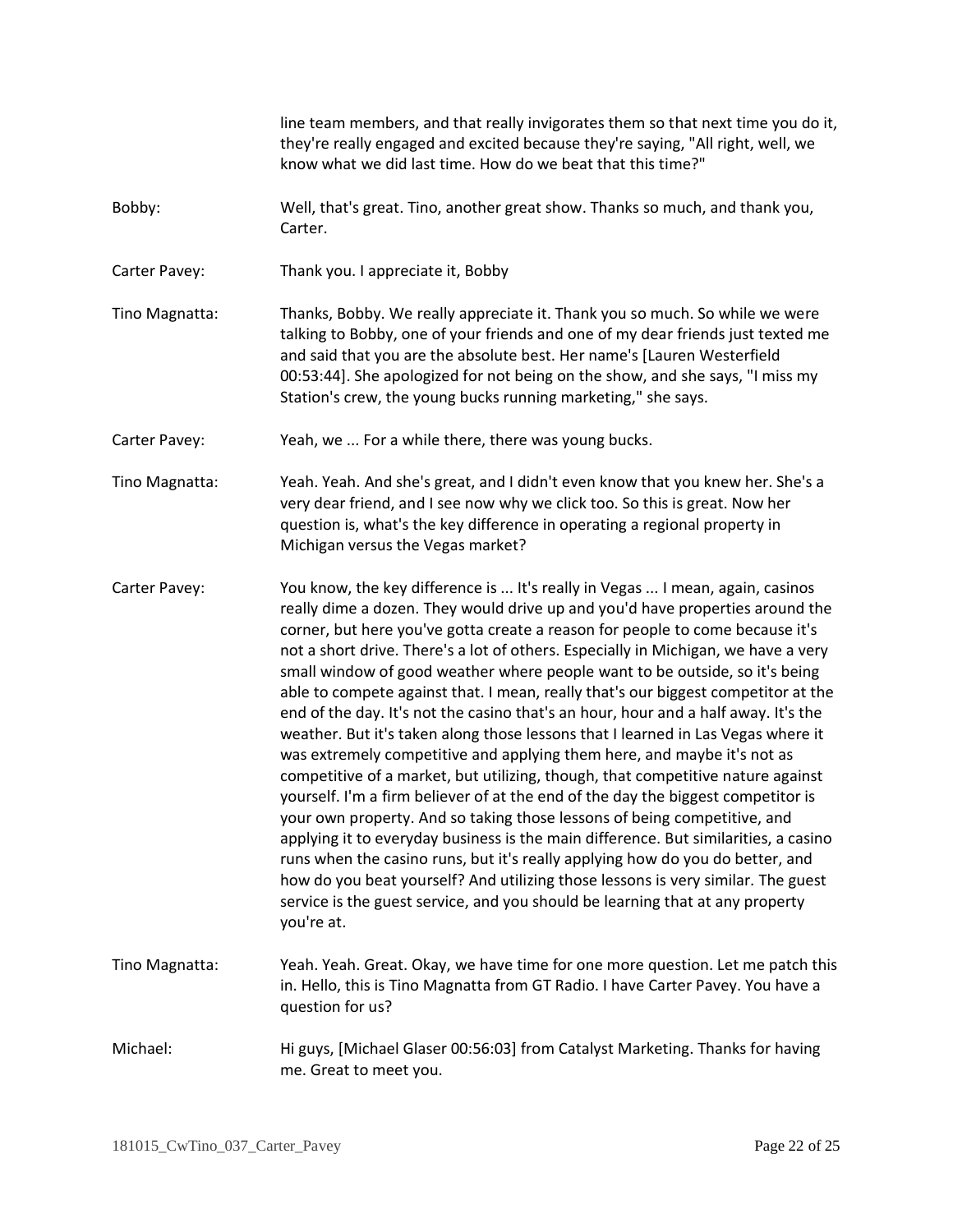| Tino Magnatta: | Hey, welcome Michael.                                                                                                                                                                                                                                                                                                                                                                                                                                                                                                                                                                                                                                       |
|----------------|-------------------------------------------------------------------------------------------------------------------------------------------------------------------------------------------------------------------------------------------------------------------------------------------------------------------------------------------------------------------------------------------------------------------------------------------------------------------------------------------------------------------------------------------------------------------------------------------------------------------------------------------------------------|
| Carter Pavey:  | Hello, [crosstalk 00:56:06].                                                                                                                                                                                                                                                                                                                                                                                                                                                                                                                                                                                                                                |
| Michael:       | Doing great. Doing great. Staying warm here in California. So-                                                                                                                                                                                                                                                                                                                                                                                                                                                                                                                                                                                              |
| Tino Magnatta: | Great.                                                                                                                                                                                                                                                                                                                                                                                                                                                                                                                                                                                                                                                      |
| Michael:       | There's a couple things that are funny, a couple things that very similar things<br>have happened [inaudible 00:56:22] promotions, so some funny stories to hear,<br>and could certainly relate to a lot of them. Tino, you might not even know this is<br>why I ended up moving to Vegas was similar kind of decision process if you'd<br>buy that. I was supposed to go out with a girl one night. She blew me off to go<br>out with a friend of mine. I decided after a couple cocktails that night it was<br>time to get out of Atlantic City. So                                                                                                       |
| Tino Magnatta: | Didn't know that.                                                                                                                                                                                                                                                                                                                                                                                                                                                                                                                                                                                                                                           |
| Michael:       | Yeah, so similar-                                                                                                                                                                                                                                                                                                                                                                                                                                                                                                                                                                                                                                           |
| Tino Magnatta: | That's great. Great story.                                                                                                                                                                                                                                                                                                                                                                                                                                                                                                                                                                                                                                  |
| Michael:       | Way that the ball got rolling there. But that question for you is up in your neck<br>of the woods, I guess besides the weather, what's the biggest challenge that you<br>face as a marketer up in that area?                                                                                                                                                                                                                                                                                                                                                                                                                                                |
| Carter Pavey:  | I think that it's with  It doesn't matter what market. The biggest challenge is<br>how do you get one more trip? How do you get one more dollar from the<br>player? And I don't care if you're in Las Vegas, or you're in Atlantic City, or<br>you're in Mississippi, or Michigan. It doesn't matter. That's always the biggest<br>challenge is how do you get just one more, right, one more hour, one more trip,<br>one more dollar from a player? And it's being  You've gotta try. It's a lot of trial<br>and error. There are some things that work. There are some things that don't.<br>And what worked today doesn't mean it's gonna work tomorrow. |
|                | So it's always  it's being innovative and thinking outside of the box, thinking<br>outside of the norm, so to speak, the mystery norm, and doing things unique<br>and different, and learning from those. And being willing to  Even if it failed<br>today, be willing to try it again. Maybe make some modifications, but try it again<br>tomorrow, so to speak, in hopes that it'll work a little bit. But I think that's the<br>challenge with any property, regardless of where you're located. It's how do you<br>get just one more?                                                                                                                   |
| Michael:       | Certainly appreciate that. One more if you've got time, Tino. Is there something<br>in your-                                                                                                                                                                                                                                                                                                                                                                                                                                                                                                                                                                |
| Tino Magnatta: | Yeah, absolutely.                                                                                                                                                                                                                                                                                                                                                                                                                                                                                                                                                                                                                                           |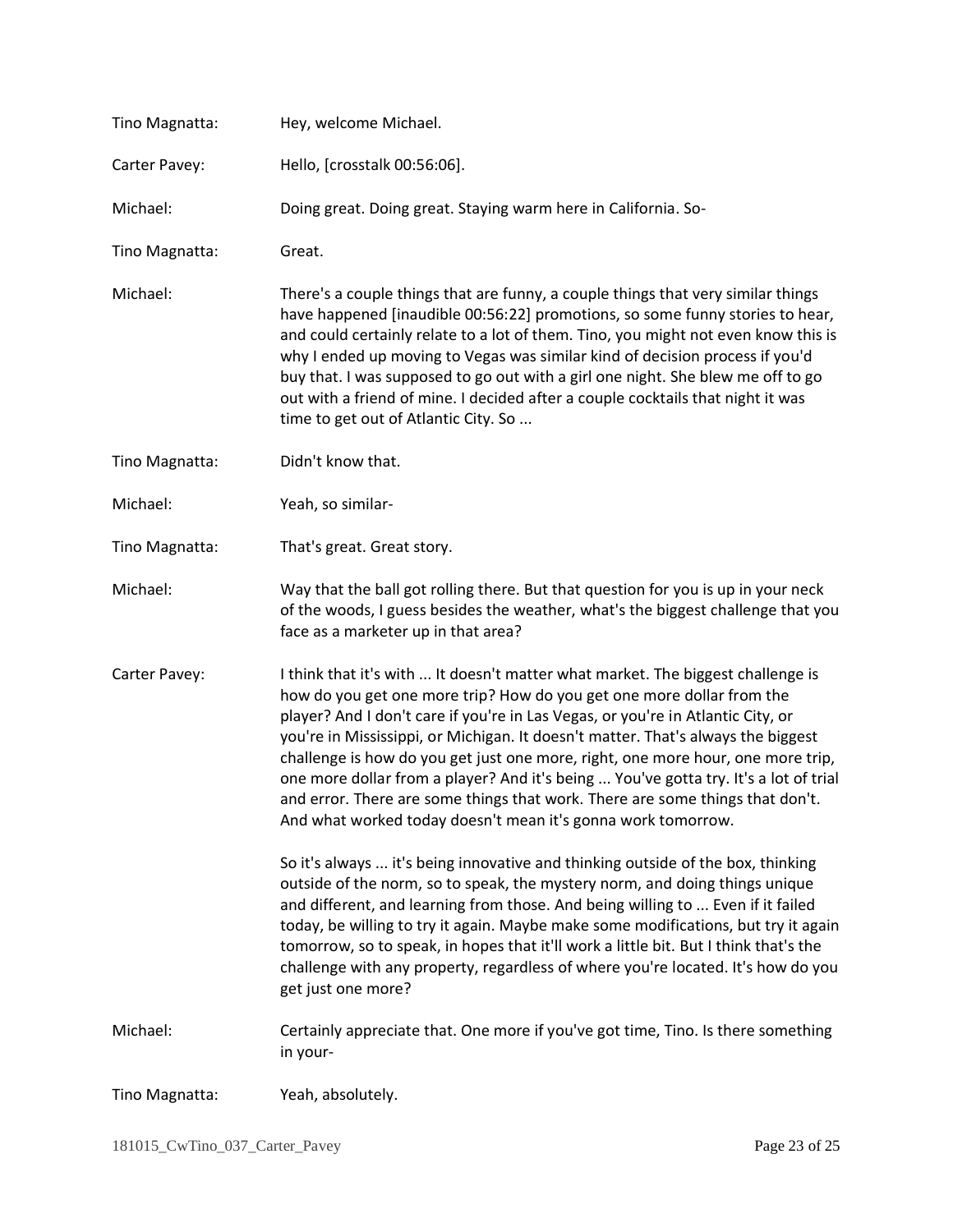| Michael:       | Yeah. Carter, is there something in your current role  What's a project or<br>something you've done since you've been in your current role that you're most<br>proud of?                                                                                                                                                                                                                                                                                                                                                                                                                                                                                                                                                                         |
|----------------|--------------------------------------------------------------------------------------------------------------------------------------------------------------------------------------------------------------------------------------------------------------------------------------------------------------------------------------------------------------------------------------------------------------------------------------------------------------------------------------------------------------------------------------------------------------------------------------------------------------------------------------------------------------------------------------------------------------------------------------------------|
| Carter Pavey:  | Well, my current role is I just got promoted about a month ago to AGM, but I<br>think  I've been with the property since it was a concrete slab. I was the very<br>first person hired for the project. So to me, the biggest thing I'm most proud of<br>is that in the casino we've gone through three expansions-                                                                                                                                                                                                                                                                                                                                                                                                                               |
| Michael:       | [crosstalk 00:58:50].                                                                                                                                                                                                                                                                                                                                                                                                                                                                                                                                                                                                                                                                                                                            |
| Carter Pavey:  | In the last eight years. To me, that's my baby. Watching that property to where<br>it is now is my baby, and I think the thing I'm most excited for in my new role is<br>really working with the various departments that report to me, working with<br>them, and working more importantly with their front line team, and continuing<br>to develop those front line team members and that mid-level management to<br>really kind of embrace my philosophies and get them going. I think I've done a<br>great job with the marketing team that I was responsible for, but now it's<br>working with the other departments and really getting them to buy in, and to<br>live and breathe the same philosophies that I'm known for at the property. |
| Michael:       | That's good. Well, much success in your new role.                                                                                                                                                                                                                                                                                                                                                                                                                                                                                                                                                                                                                                                                                                |
| Tino Magnatta: | Great.                                                                                                                                                                                                                                                                                                                                                                                                                                                                                                                                                                                                                                                                                                                                           |
| Michael:       | Thanks for taking the time to talk to us [crosstalk 00:59:36].                                                                                                                                                                                                                                                                                                                                                                                                                                                                                                                                                                                                                                                                                   |
| Carter Pavey:  | Appreciate it. Thank you.                                                                                                                                                                                                                                                                                                                                                                                                                                                                                                                                                                                                                                                                                                                        |
| Michael:       | Thanks guys.                                                                                                                                                                                                                                                                                                                                                                                                                                                                                                                                                                                                                                                                                                                                     |
| Tino Magnatta: | Thanks, Mike. Appreciate it. Carter, this has been fantastic. There's a lot more<br>calls, but we've run out of time. I really appreciate it, and definitely wanna have<br>you back on the show at some point. Thank you so much for [crosstalk 00:59:54]<br>on the show.                                                                                                                                                                                                                                                                                                                                                                                                                                                                        |
| Carter Pavey:  | Yeah, absolutely. I'd love to be. Yeah. Thank you, man. I appreciate it.                                                                                                                                                                                                                                                                                                                                                                                                                                                                                                                                                                                                                                                                         |
| Tino Magnatta: | All right, and I guess you'll be hanging with your little baby now, right, and your<br>wife?                                                                                                                                                                                                                                                                                                                                                                                                                                                                                                                                                                                                                                                     |
| Carter Pavey:  | No, she's already went to bed. I'm gonna go down and-                                                                                                                                                                                                                                                                                                                                                                                                                                                                                                                                                                                                                                                                                            |
| Tino Magnatta: | Oh, okay.                                                                                                                                                                                                                                                                                                                                                                                                                                                                                                                                                                                                                                                                                                                                        |
| Carter Pavey:  | Have a glass of wine with the wife.                                                                                                                                                                                                                                                                                                                                                                                                                                                                                                                                                                                                                                                                                                              |